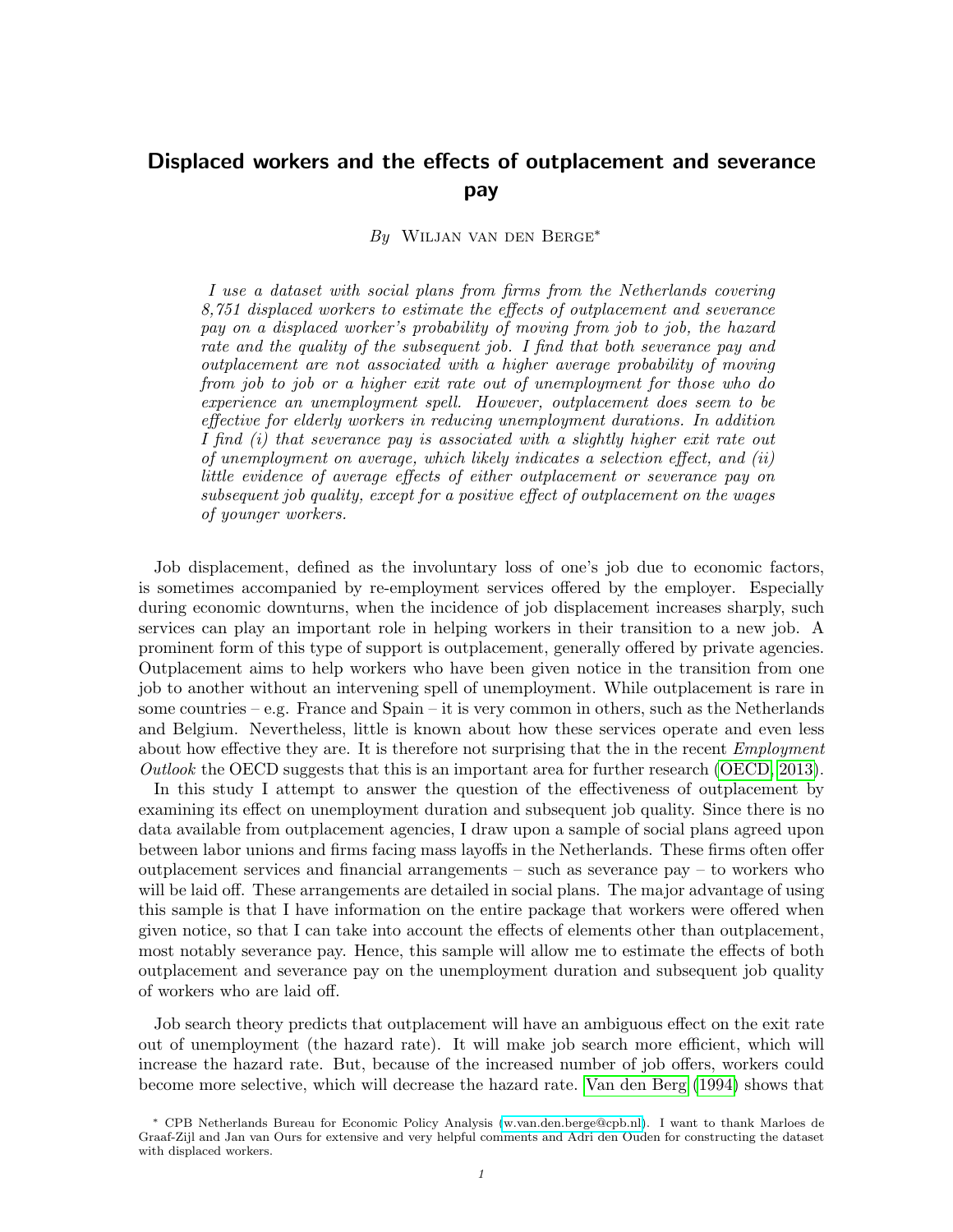for most of the distributions that are frequently used for wage-offer distributions the expected effect of outplacement on the hazard rate is positive.<sup>[1](#page-1-0)</sup> Severance pay only has an effect on the hazard rate if unemployed workers face liquidity contraints. In this case, it will decrease the hazard rate (see [Card, Chetty and Weber](#page-28-2) [\(2007\)](#page-28-2) for a model).

There have been very few studies into the causal effects of outplacement. [Arellano](#page-27-0) [\(2007,](#page-27-0) [2009\)](#page-27-1) finds that outplacement decreases the hazard rate, but increases the wage in the subsequent job, indicating that the reservation wage effect dominates the search efficiency effect. The related literature on Active Labor Market Policies (ALMP) finds generally small positive or no effects of programs similar to outplacement [\(Card, Kluve and Weber, 2010;](#page-28-3) [Thomsen,](#page-28-4) [2009\)](#page-28-4).[2](#page-1-1) [Van den Berg and Van der Klaauw](#page-29-0) [\(2006\)](#page-29-0) find no average effects of counseling and monitoring on the hazard rate of those who just became unemployed and are in other respects similar to those in outplacement. They do find positive effects for elderly workers.

[Card, Chetty and Weber](#page-28-2) [\(2007\)](#page-28-2) find that severance pay in Austria reduces job-finding hazards in the first 20 weeks by around 10%. [Uusitalo and Verho](#page-28-5) [\(2010\)](#page-28-5) examine a Finnish reform, where severance pay was replaced by increased unemployment benefits. They find that job-finding hazards are reduced, but also that this was mostly due to the increase in daily allowances rather than the loss of severance pay.

In section [I](#page-1-2) I discuss what outplacement exactly consists of and the role it plays within the Netherlands and some other European countries. I continue to discuss the institutional context of terminations in the Netherlands. In section [II](#page-4-0) I present my sample of social plans and the sample of displaced workers. In section [III](#page-7-0) I present my empirical strategy. I estimate the effects of outplacement and severance pay on the probability of moving from job to job, the hazard rate, unemployment duration and subsequent job quality. In section [IV](#page-11-0) I discuss my results and I conclude with some policy implications and recommendations for further research in section [V.](#page-24-0)

#### I. Institutional context of outplacement

<span id="page-1-2"></span>In this section I outline the institutional context of outplacement, starting with a discussion of a typical outplacement program and the role outplacement plays in labor markets in the Netherlands and other European countries. Since the data that I use consist of social plans and the associated displaced workers, I also discuss the institutional structure of Dutch termination law and the role of outplacement and severance pay in the case of mass layoffs.

## A. What is outplacement?

Outplacement is a combination of services offered by private companies that help a worker who has been given notice find a new job as quickly as possible. Outplacement is aimed at helping people transition from their current job to a new job, without an intervening spell of unemployment. In this respect outplacement is different from the services frequently offered by public employment services, since they aim at helping people who are already unemployed make the transition to a job.

An outplacement program typically consists of the following elements

• Psychological support aimed at helping the employee cope with being displaced.

<span id="page-1-0"></span><sup>&</sup>lt;sup>1</sup>[Van den Berg and Van der Klaauw](#page-29-0) [\(2006,](#page-29-0) 904-6) show that in a model with a formal and an informal search channel, job search assistance will lead to an unambiguous increase in the hazard rate.

<span id="page-1-1"></span><sup>2</sup>But keep in mind that ALMP are generally aimed at the (long-term) unemployed. In addition, there could be threat effects that are absent in outplacement [\(Black et al., 2003;](#page-27-2) [Graversen and van Ours, 2008\)](#page-28-6).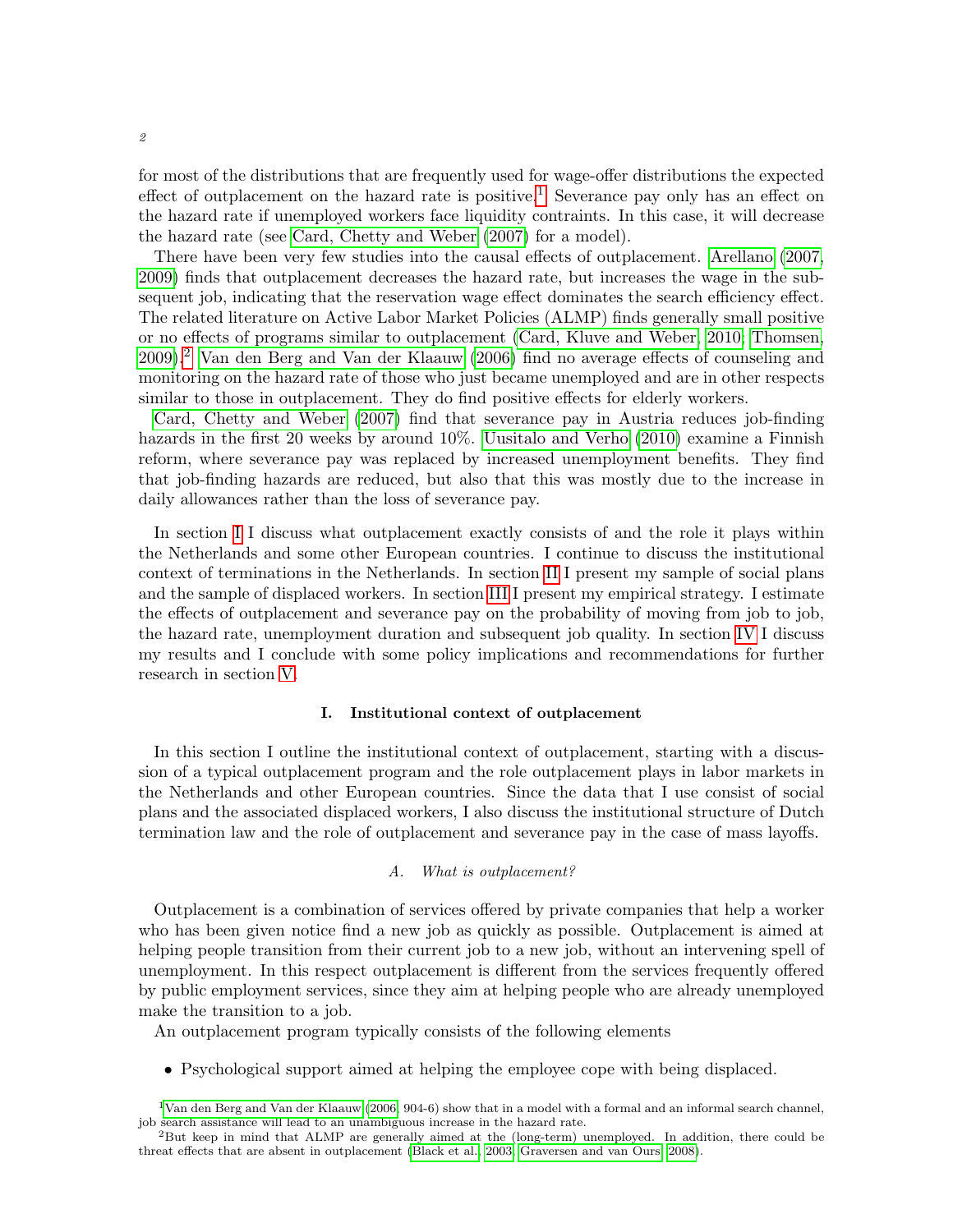- Self-evaluation aimed at understanding what the employee wants and what he or she can do.
- Simple training, such as short (one or two day) courses on for example the use of computer software, or in applying for a job.
- Starting to apply for a job, where the initiative is with the job-seeker, but where the outplacement bureau offers support in job search and with applying (e.g. [De Cuyper](#page-28-7) [et al.](#page-28-7) [\(2008\)](#page-28-7)).

The focus of the program is generally accommodated to the specific needs and wants of the worker. For example, for high-educated workers the focus might be more on the coaching elements, whereas for low-educated workers the focus might be more on the support with applying for a job. Note that the outplacement agency generally doesn't try to match a job-seeker with a specific employer and, apart from some simple courses, outplacement also doesn't try to retrain the employee. The goal is rather to support the displaced worker and prepare her for the labor market, so that she is able to find a fitting job as quickly as possible.

Outplacement agencies are usually hired by firms who have to lay off some workers, be it through individual layoffs or mass layoffs. The outplacement program typically starts a couple of months before the worker is actually displaced, so that it can help with a smooth transition to a new job.

## B. Outplacement and public job-to-job support within Europe

While outplacement is widely used in the Netherlands, and is also quite common in the United Kingdom and Germany, only Belgium has made it a systematic part of their policy.<sup>[3](#page-2-0)</sup>

In the Netherlands the private market for outplacement is substantial. A 2011 survey by the trade organization for companies that deal with various types of job and job-transition support estimates that outplacement bureaus had a gross turnover of about 35 million euros, with most of it coming from firms that hire outplacement services for supporting their displaced workers. The survey also estimates that about 9,300 outplacement programs were started in 2011 [\(OVAL, 2012\)](#page-28-8).

Belgium is the only country where outplacement is a systematic part of public policy. As of December 2007 employers must offer outplacement to every displaced worker 45 years or older. The fine for not complying is 1,800 euros.<sup>[4](#page-2-1)</sup> In 2009 this obligation was extended to all employees involved in a mass layoff. Displaced workers are also obliged to accept the outplacement offer, unless they are able to find a job within 14 days.

Unfortunately, there has been no treatment evaluation study into outplacement in Belgium. [Jacobs and De Cuyper](#page-28-9) [\(2013\)](#page-28-9) are the only ones who have looked at gross effects of outplacement on the probability of finding a job. They found that around 60% found a job after outplacement in 2010 and 70% of them still held that job in 2012, whereas 20% already went to another job.

Other European countries can be divided in those that have mostly public arrangements for job-to-job support, such as the Arbeitsstiftungen in Austria [\(Winter-Ebmer, 2001\)](#page-29-1), the Rapid Response Service in the UK [\(Borghouts-van de Pas, 2012,](#page-27-3) 118-145) and transition foundations

<span id="page-2-0"></span><sup>&</sup>lt;sup>3</sup>It is also common with corporate layoffs in the USA. A survey for The Wall Street Journal estimates that more than two-thirds of 265 employers with layoffs from 2007 to 2009 used outplacement services, at an average cost of \$3,589 per employee [\(The Wall Street Journal, 2009\)](#page-28-10).

<span id="page-2-1"></span><sup>&</sup>lt;sup>4</sup>Interestingly, the average price for outplacement services has been driven down to the same level as the fine. Part of the reason is the increased competition following the new laws, but another reason is that firms would otherwise simply prefer to pay the fine [\(De Cuyper et al., 2008,](#page-28-7) 52).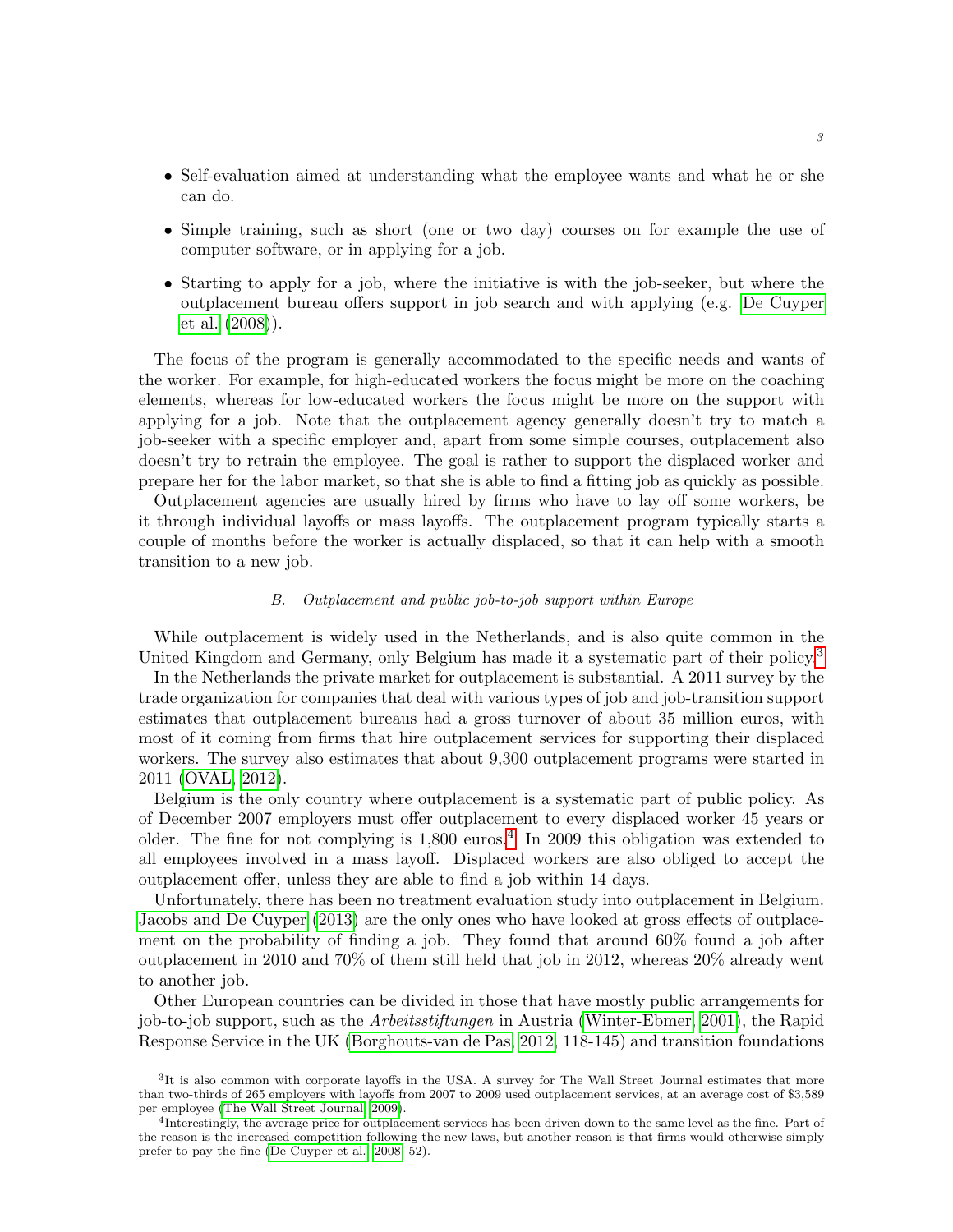in Sweden [\(Borghouts-van de Pas, 2012,](#page-27-3) 98-102) and those that have no substantial private or public provisions, such as Spain or France.

Now that we have some idea of what outplacement consists of and the role it plays within various labor markets in Europe, I will focus on the Dutch institutional background for the remainder of this section. My data derives from mass layoffs accompanied by a social plan in the Netherlands, so it is important to consider the system of Dutch termination law.

## C. Institutional background: Dutch termination law

In the Netherlands every planned termination of an employee by an employer has to be requested beforehand. The employer can choose between three possible routes:

- 1) Request the cantonal judge to end the labor agreement.
- 2) Request a license to terminate at the public employment service UWV.
- 3) End the labor agreement by mutual consent.

If a request is rejected by the cantonal judge the employer can always ask UWV, and vice versa. The cantonal judge and UWV routes are most common and used about just as much.

The cantonal judge is the only one who can allocate severance pay and they use the socalled cantonal judge formula (kantonrechtersformule, henceforth KRF). The formula consists of three elements that determine the level of severance pay.

- A. weighted number of years of tenure with the firm.
- B. gross monthly wage.
- C. correction factor.

These factors are multiplied to arrive at the level of severance pay. Every year of tenure until the age of 40 has a weight of 1, every year from 40 to 50 has a weight of 1.5 and every year later than age 50 has a weight of 2.[5](#page-3-0)

#### MASS LAYOFFS

The wet melding collectief ontslag (1976) defines a mass layoff as laying off at least 20 employees within a period of three months for economic reasons. The employer has to present advance notice to both the relevant labor unions and UWV.

Employers are not free to determine who will be laid off. Since March 2006 the so-called reflection principle (afspiegelingsbeginsel) determines who will be laid off. The goal is to have a good reflection of the personnel file in the case of mass layoffs. Conditional upon similar positions, employees are divided in five age brackets  $(15 - 24, 25 - 34, 35 - 44, 55 - 64)$ years) and the number of employees that will be laid off from each bracket is dependent on the number of employees the firm has in each bracket. Finally, tenure considerations are applied to these brackets, so that those who came in last are the first to leave in each age bracket.

Employers do have some leeway, since they can deviate from the reflection principle if the person to be laid off has a smaller chance of finding a job than a colleague, if the person is indispensable or if the person is seconded at a different company and that company doesn't want to lose him or her.

<span id="page-3-0"></span><sup>&</sup>lt;sup>5</sup>Since 2009 these weights have been lowered, but my data is on displaced workers from 2003 to 2007.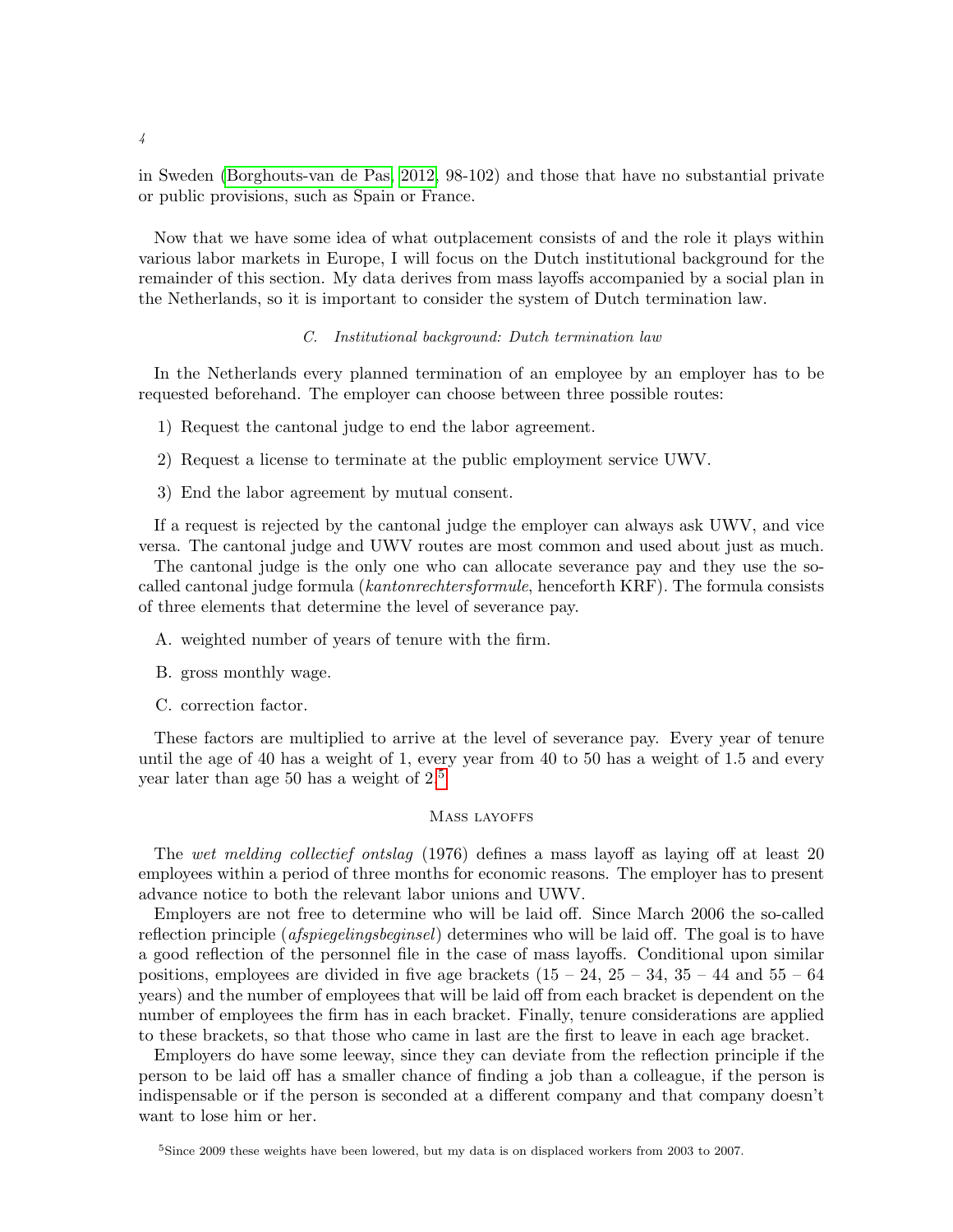Mass layoffs should be checked in advance by UWV. However, if the involved unions confirm that the layoffs are indeed due to economic reasons, UWV will only check whether the reflection principle is applied correctly and whether there are possibilities for replacement. Note that UWV only checks whether all the rules of mass layoffs have been applied correctly. The actual act of laying off the employees can still be through either cantonal judge or UWV routes.

While the cantonal judge and UWV routes are still most popular, ending agreements by mutual consent has become more popular because it offers employers a way around the stringent rules of mass layoffs – i.e. the reflection principle and tenure rules –, since they don't have to notify UWV. This flexibility comes at a cost however, since ending by mutual consent usually involves a relatively high level of severance pay.

## Social plans

In the context of mass layoffs, employers and labor unions often decide on a social plan to deal with the consequences for displaced workers. Social plans for larger firms are typically around twenty pages and contain the agreements on the possibilities for both financial (severance pay) and non-financial (outplacement, training) arrangements that compensate the employee for losing her open-ended contract.

While one might expect that these plans offer the displaced worker a choice in whether she prefers a more generous financial arrangement or more support in the form of outplacement or training, this is typically not the case. Severance pay is generally allocated to each worker according to the kantonrechtersformule (KRF), while training and outplacement, if they are offered, are usually on a voluntary basis for each displaced worker.

In deciding on the level of severance pay, the correction factor  $C$  is the main bargaining tool. The correction factor mostly depends on the budget the firm has available, taking into account how much the firm spends on other arrangements.

While a social plan is not legally compulsory in the case of mass layoffs, many collective labor agreements do oblige it. Aside from these agreements, the most important reason for employers to draw up a social plan is that employees who are laid off without a social plan can challenge the layoff at the cantonal judge. The judge will typically allocate a higher level of severance pay if employers have decided to lay workers off without a social plan. To prevent this from happening, employers want to have a social plan that the labor unions agree with, because this makes it effectively impossible for individual employees to challenge the layoff. A judge will usually not deviate from the social plan if it was agreed upon with the unions. Also, a social plan provides certainty for the employer regarding the costs of the layoff.

#### II. Data description

<span id="page-4-0"></span>To estimate the effects of outplacement and severance pay on unemployment duration, I use data gathered from social plans that contain the arrangements firms offer their displaced workers. I connect these data to the firms involved in these plans and finally use registration data from Statistics Netherlands (CBS) to gather information regarding the displaced workers involved in these plans.

The advantage of using only data on displaced workers is that there is no relation between unobserved characteristics of these workers, such as ability, and the fact that they were displaced, whereas such a relation would probably exist for a sample containing all dismissed workers [\(Gibbons and Katz, 1991\)](#page-28-11).

The advantage of using data on social plans is that I have an idea of the comprehensive package that people were offered when displaced. I know for example whether they received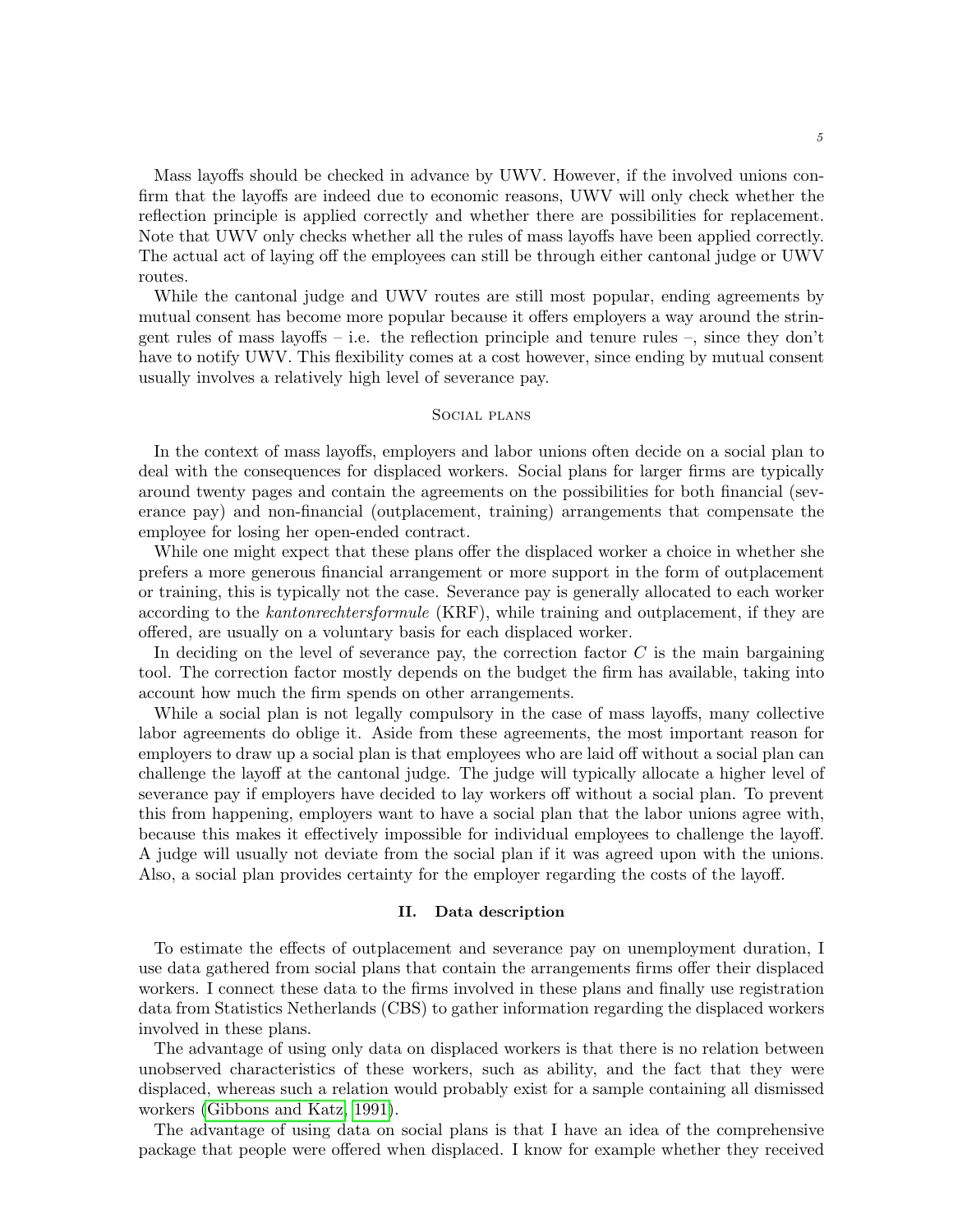severance pay in addition to outplacement, so that I can try to disentangle the effects of severance pay and outplacement support on unemployment duration.

A major disadvantage is that I don't know whether workers who were offered outplacement support actually took up the offer. This means that I can only estimate the "intention to treat", rather than an average treatment effect for outplacement (see section [III\)](#page-7-0). Furthermore, since I don't know what other workers were offered when dismissed, I can only rely on variation within my sample of social plans. This severely limits my possible control group.

My full sample consists of 552 social plans from 2002 to 2010 from a database from the Ministry of Social Affairs and Employment. This database only contains social plans that were registered as collective labor agreements, which means they apply to all displaced workers for a firm. The database doesn't contain all social plans agreed upon in this period. For example [EIM](#page-28-12) [\(2008\)](#page-28-12) estimates that between 2004 and 2007 1,130 social plans were agreed upon. A representative from the largest labor union in the Netherlands confirmed that each year there are about  $1,500 - 2,000$  social plans. Most of these (around 1,000) are very small and only contain minimal arrangements. Labor unions are not involved with these, as they are agreed upon between the employer and the works council. Then there are about 350 – 500 plans where the labor union is involved, but that are not registered as collective labor agreements. These are more substantial, but are what the representative referred to as "batch production". Finally we have the social plans from the database, which are more substantial – usually around twenty pages, but sometimes over a hundred pages long – and tailored to the situation at a specific firm.

I use a special dataset from Statistics Netherlands containing all workers laid off for economic reasons for the years 2003 – 2007 for whom a request to lay off was granted by the UWV and whose job actually ended (BEONTTAB). In addition to the pure UWV layoffs, Statistics Netherlands also includes those who were involved in mass layoffs. They use a statistical method to determine whether people were involved in a mass layoff. In months with an outflow that is substantially larger than an average month, all job endings are included, whether they went through the UWV, cantonal judge or by mutual consent. However, mass layoffs are frequently characterized by an outflow that stretches over a longer period – where the later months don't have an outflow significantly above average – so not necessarily all workers involved in a mass layoff are included [\(Van Gaalen, 2012\)](#page-29-2).

In the remainder of this section I compare my sample of social plans to earlier ones in section [II.A.](#page-5-0) In section [II.B](#page-6-0) I present descriptive statistics on displaced workers covered by the social plans in my sample.

# A. Social plans

<span id="page-5-0"></span>Table [1](#page-6-1) shows the contents of the social plans in my sample. We see that the large majority of firms offer severance pay, with most of them being related to the kantonrechtersformule (KRF). We see that 62% of the firms offer outplacement support in their plans, with an average length of eight months. Other support includes possibilities for getting a new job within the same firm or getting training. Finally, a substantial share of the plans offer specific arrangements for the elderly – usually starting from around fifty-eight years old – in the form of a financial bridge to their pension or early retirement schemes.

To get a sense of the representativeness of my sample, Table [1](#page-6-1) also compares my sample with earlier overviews of social plans from different periods. While these are difficult to compare, since the sample sizes and periods are different, we do see that most of the contents are similar. I'm particularly interested in severance pay and outplacement and we can see that for severance pay my sample is roughly in between the sample by [EIM](#page-28-12) [\(2008\)](#page-28-12) and [Tros,](#page-28-13)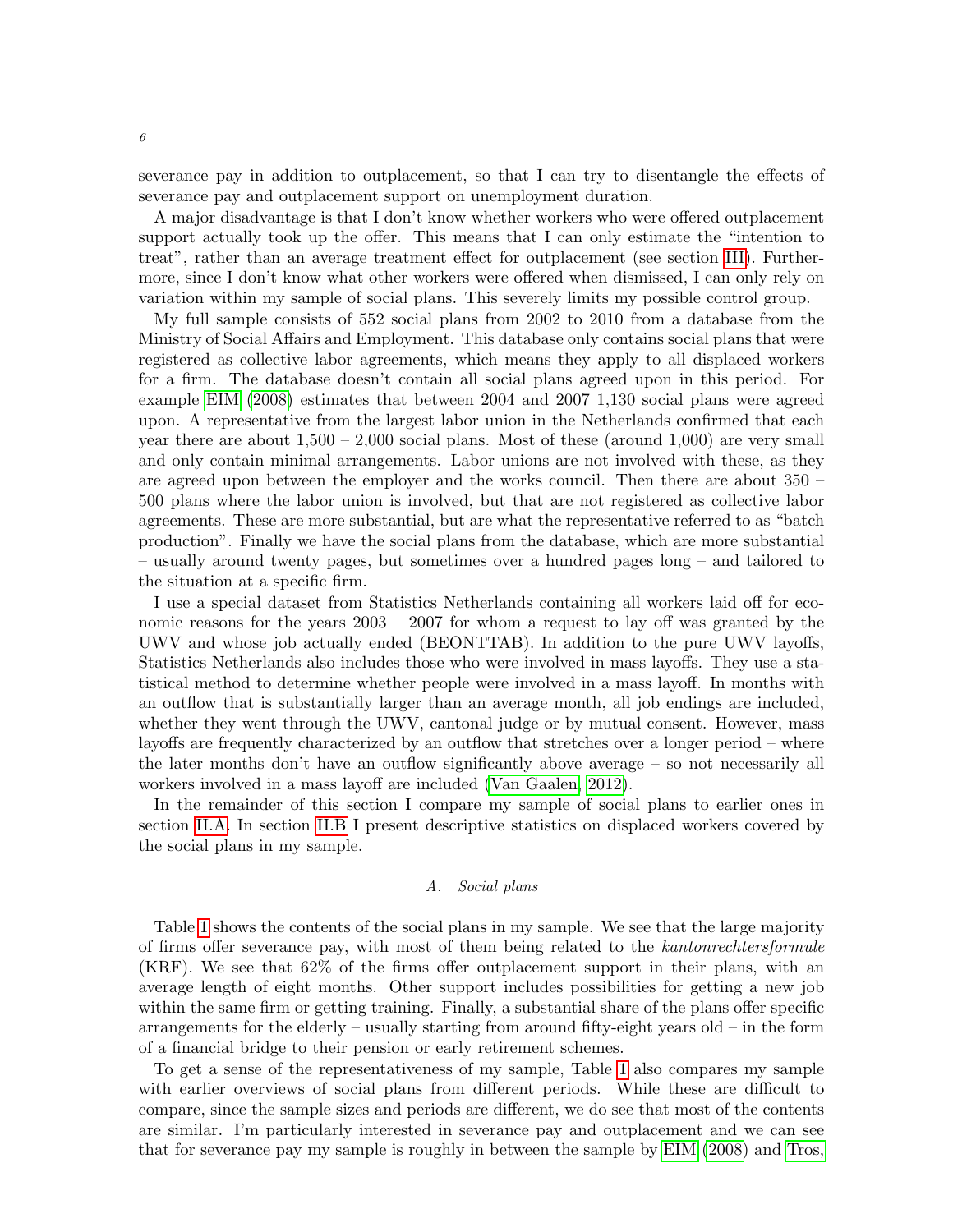| Contents of social<br>plans $(\%)$ | Van den<br>Berge | Boos et<br>al $(2001)$ | Tros et<br>al (2005) | <b>EIM</b><br>(2008) | Van den<br>Berge<br>(matched)<br>sample) |
|------------------------------------|------------------|------------------------|----------------------|----------------------|------------------------------------------|
| Financial                          |                  |                        |                      |                      |                                          |
| Severance pay                      | 77               |                        | 83                   | 67                   | 77                                       |
| $C=1$                              | 40               |                        | 31                   |                      | 30                                       |
| C < 1                              | 35               |                        | 30                   |                      | 26                                       |
| C > 1                              | 13               |                        | 12                   |                      | 10                                       |
| Unrelated to KRF                   | 12               |                        | 27                   |                      | 11                                       |
|                                    |                  |                        |                      |                      |                                          |
| Incentive to leave                 | 45               | 40                     | 64                   | 44                   | 47                                       |
| Supplement to UB                   | 18               | 37                     | 31                   |                      | 25                                       |
| Incentive to replace               | 24               |                        | 43                   | 30                   | 23                                       |
| Job-to-job                         |                  |                        |                      |                      |                                          |
| Outplacement                       | 62               | 42                     | 68                   | 74                   | 66                                       |
| Duration (avg months)              | 7.6              |                        | 8.1                  | 9                    | 8.4                                      |
| Duration (min - max)               | $3 - 30$         |                        |                      | $3 - 24$             | $3 - 30$                                 |
| Budget ( $avg \in$ )               | 3,742            |                        |                      |                      | 2,953                                    |
|                                    |                  |                        |                      |                      |                                          |
| Internal replacement               | 67               |                        | 78                   | 78                   | 64                                       |
| Mobility centre                    | 9                |                        | 17                   | 18                   | 5                                        |
| Training                           | 24               | 47                     | 29                   | 65                   | 14                                       |
| Income suppletion                  | 21               | 31                     | 26                   | 34                   | 20                                       |
| Arrangements for<br>the elderly    |                  |                        |                      |                      |                                          |
| Bridge to pension                  | 38               |                        | 45                   |                      | 42                                       |
| More job-to-job support            | 11               |                        |                      |                      | 13                                       |
| $\boldsymbol{N}$                   | 552              | 105                    | 145                  | 198                  | 148                                      |
| Year                               | $2002 - 2010$    | 2000                   | $2004 - 2005$        | $2004 - 2007$        | $2003 - 2007$                            |

<span id="page-6-1"></span>Table 1—: Percentage of social plans in my sample containing specific arrangements compared with those of plans used in other recent studies.

Source: Sample of social plans gathered from database of Ministry of Social Affairs and Employment and the studies of [Boos, Nagelkerke and Serail](#page-27-4) [\(2001\)](#page-27-4); [Tros, Rayer and Verhulp](#page-28-13) [\(2005\)](#page-28-13); [EIM](#page-28-12) [\(2008\)](#page-28-12).

[Rayer and Verhulp](#page-28-13) [\(2005\)](#page-28-13). For outplacement my sample is similar to the one used by [Tros,](#page-28-13) [Rayer and Verhulp](#page-28-13) [\(2005\)](#page-28-13). Overall the samples seem to match quite well.

#### B. Description: individual characteristics

<span id="page-6-0"></span>Table [2](#page-8-0) shows summary statistics for my sample of 8,751 displaced workers. The dataset on displaced workers is linked – through information on the job people were dismissed from – to my sample of social plans. I was able to find information on dismissed workers for 148 social plans for the period 2003 – 2007. The final column in Table [1](#page-6-1) shows the contents of the matched sample. For both outplacemen and severance pay the sample is very similar to the full sample.<sup>[6](#page-6-2)</sup>

My sample with displaced workers is linked to registration data to obtain information on personal, household and firm characteristics.[7](#page-6-3) Unemployment duration is defined as the

<span id="page-6-2"></span><sup>6</sup>A probit analysis shows that only "Training" and "Supplement to UB" are significantly different between the two samples.

<span id="page-6-3"></span><sup>7</sup>Unfortunately I have no information on education, since this type of information is only gathered through surveys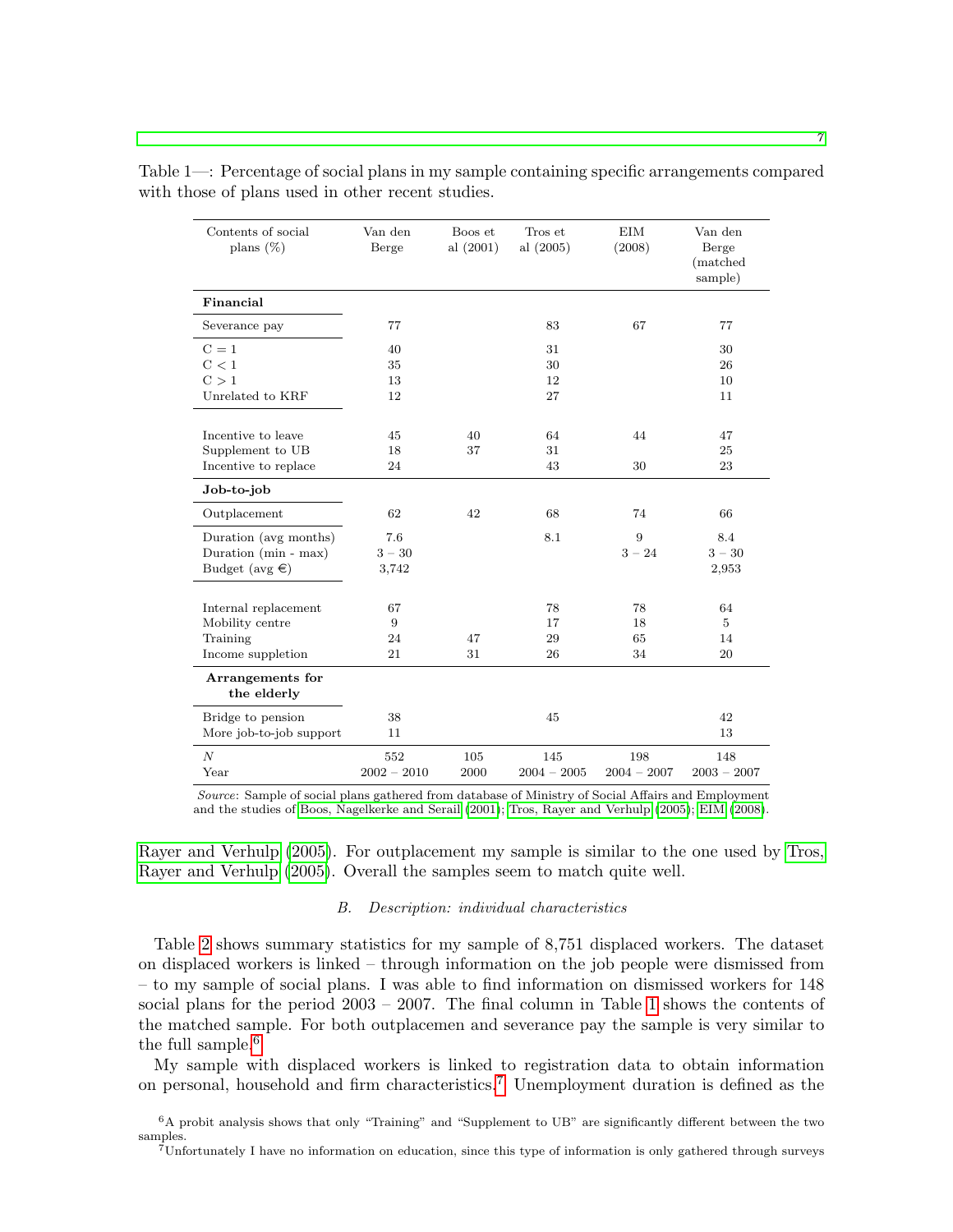difference between the start date of the new job and the end date of the previous job, measured in days. I have job data until December 31, 2010, and displaced workers are followed until a maximum of five years after their layoff (so three years for those laid off at the end of 2007). This should lead to relatively small censoring problems. Still, for 19.5% of the sample I was unable to find a new job. This means that either they are still searching for a job or they left the labor market. I assume that everyone who hasn't found a job at age 65 leaves the labor market at that point for reasons related to pension or health. This accounts for 2.7%. Through another dataset I was able to identify that some unemployed workers started freelancing. These account for 1.2%. For the final 15.6% the search duration is set at their respective maximum, so 1,827 days (five years) for those laid off before January 1, 2005 and shorter periods for those laid off after that date. All workers for whom I couldn't find a new job are treated as censored, either at the point where they start freelancing, where they turn 65 or after December 31, 2010.

Particularly relevant in the context of outplacement is the number of people who find a job that starts right after they lost their previous job. After excluding everyone who already had another job more than two months before their current job or continued to work at the same company after a merger, I have 25.7% of the sample who experience no unemployment spell.

Table [2](#page-8-0) shows that the comparison groups for outplacement and severance pay differ significantly in many respects. The differences suggest that those who don't receive severance pay are typically those on the bottom end of the labor market: young people who earn relatively little in jobs that require a low level of education. For outplacement the differences are much less pronounced, but tend to go in the same direction. In my estimations I control for the observed differences, but it could be that the differences in personal characteristics are related to unobserved characteristics such as education, ability and motivation, which could bias my results.[8](#page-7-1)

## Unemployment duration

The two graphs in Figure [1](#page-9-0) show the nonparametric Kaplan-Meier curves for outplacement and severance pay. These curves show the outflow from unemployment over the duration of the unemployment spell as it is found in the data. The figure suggests that those who received an offer of outplacement typically experienced slightly longer spells than those who did not and the same holds for those who received severance pay. The differences in survival curves are small however and could be due to differences in personal characteristics.

#### III. Estimation strategy

<span id="page-7-0"></span>I estimate the effects of outplacement and severance pay on the probability of moving from job to job, the hazard rate for those who experience an unemployment spell, the (log) wage in the new job and subsequent employment history. Henceforth I will simply refer to the offer of outplacement or severance pay as the assignment of treatment, indicated by  $T_i = \{1, 0\}$ . While estimations of the hazard will tell us something about the effect of treatment on job finding rates and unemployment duration, estimations of the subsequent wage and employment history tell us something about job quality.

in the Netherlands. Only about one third of the sample has data on education and this would have restricted my sample size too much.

<span id="page-7-1"></span><sup>8</sup>Also note that the average wage in the first new job is substantially lower than the average wage in the previous job. This is a common finding for displaced workers, see e.g. [Jacobsen, LaLonde and Sullivan](#page-28-14) [\(1993\)](#page-28-14).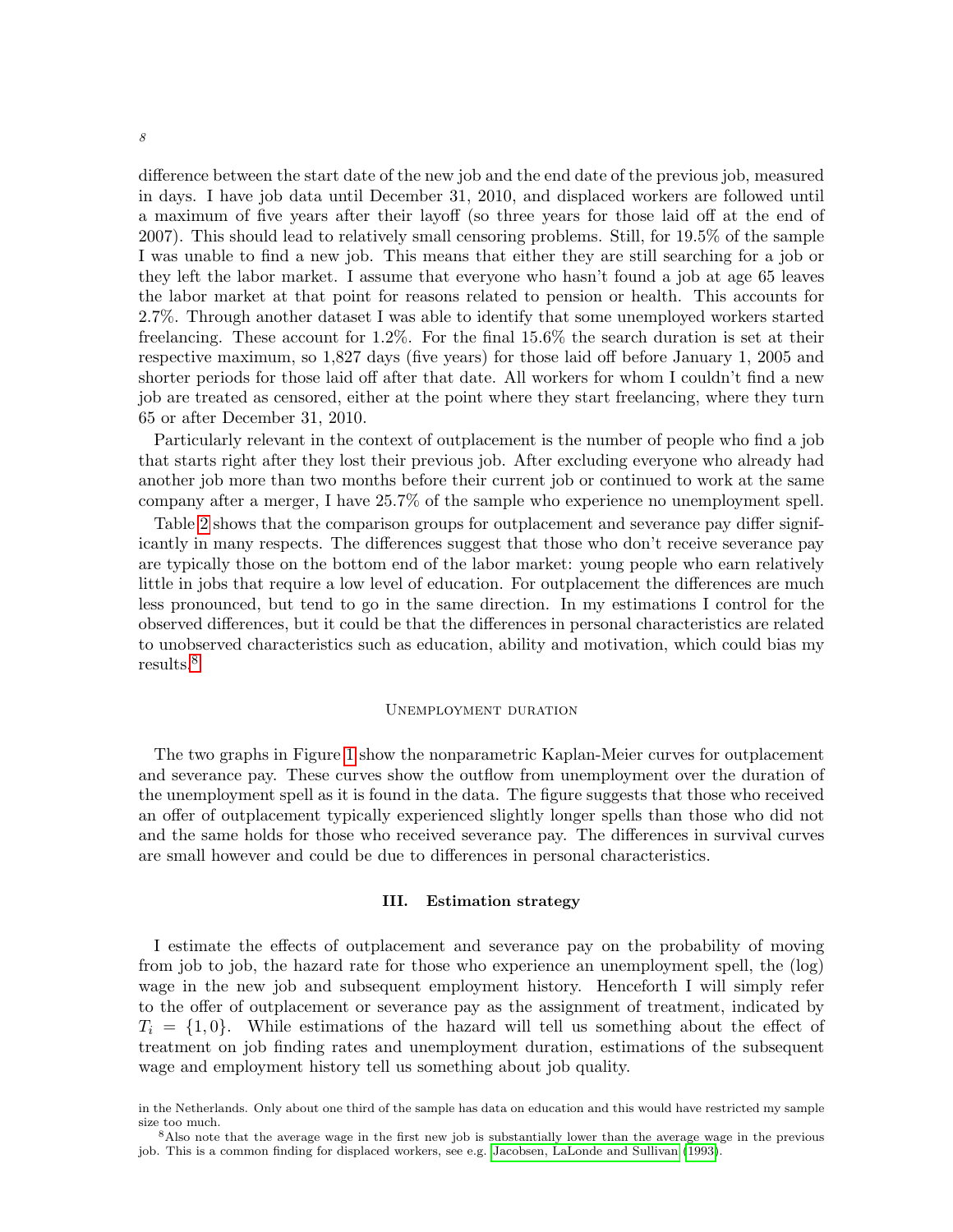<span id="page-8-0"></span>

| Individual characteristics<br>$(\% )$      | Full sample | Outplacement<br>offered | No out-<br>placement<br>offered | Severance<br>pay | $\rm No$<br>severance<br>pay |
|--------------------------------------------|-------------|-------------------------|---------------------------------|------------------|------------------------------|
| Mean unemployment spell (days)             | 478         | 500                     | 418                             | 490              | 436                          |
| SD unemployment spell (days)               | 667         | 684                     | 616                             | 672              | 647                          |
| Exit route $(\%)$                          |             |                         |                                 |                  |                              |
| New job after unemployment spell           | 54.8        | 54.3                    | 56.3                            | 53.5             | 59.4                         |
| Job to job                                 | 25.7        | 25.3                    | 26.8                            | 26.0             | 24.7                         |
| Censored                                   | 19.5        | 20.4                    | 17.0                            | 20.5             | 15.8                         |
| Personal characteristics $(\%)$            |             |                         |                                 |                  |                              |
| Age: $<$ 35                                | 33.1        | 32.9                    | 33.8                            | 24.4             | 64.4                         |
| $35 - 45$                                  | 26.6        | 26.0                    | 28.4                            | 29.9             | 15.0                         |
| $45 - 55$                                  | 23.6        | 23.2                    | 24.8                            | 27.4             | 10.1                         |
| $\geq$ 55                                  | 16.6        | 18.0                    | 12.9                            | 18.3             | 10.5                         |
| Avg. tenure (months)                       | 150         | 155                     | 135                             | 168              | 86                           |
| Avg. monthly wage in lost job $(\epsilon)$ | 2,369       | 2,447                   | 2,157                           | 2,631            | 1,431                        |
| Avg. monthly wage in new job $(\epsilon)$  | 1,809       | 1,886                   | 1,607                           | 1,974            | 1,253                        |
| Female                                     | 37.6        | 35.4                    | 43.5                            | 33.8             | 50.9                         |
| Partner                                    | 78.9        | 78.4                    | 80.0                            | 80.4             | 73.4                         |
| Children                                   | 54.5        | 53.3                    | 49.4                            | 53.6             | 57.6                         |
| Dutch                                      | 82.2        | 81.7                    | 83.4                            | 82.4             | 81.2                         |
| Sector $(\%)$                              |             |                         |                                 |                  |                              |
| Manufacturing                              | 28.2        | 26.7                    | 32.4                            | 32.6             | 12.8                         |
| Construction                               | 2.4         | 2.2                     | 3.1                             | 2.7              | 1.3                          |
| Wholesale and retail trade                 | 32.0        | 27.6                    | 44.1                            | 18.5             | 80.5                         |
| Information and communication              | 13.1        | 16.2                    | 4.6                             | 16.7             | 0.0                          |
| Other specialized business services        | 11.9        | 15.3                    | 2.7                             | 15.0             | 0.9                          |
| Health and social work activities          | 9.7         | 9.5                     | 10.3                            | 11.1             | 4.5                          |
| Other                                      | 3.1         | 2.5                     | 2.8                             | 3.4              | 0.0                          |
| Firm size (nr. of employees, $\%$ )        |             |                         |                                 |                  |                              |
| < 50                                       | 4.7         | 5.6                     | 1.7                             | 5.4              | 1.8                          |
| 50 to 99                                   | 6.2         | 4.4                     | 11.4                            | 6.1              | 6.8                          |
| 100 to 149                                 | 5.0         | 4.1                     | 7.4                             | 6.1              | 1.3                          |
| 150 to 199                                 | 4.8         | 6.3                     | 0.7                             | 5.7              | 1.4                          |
| 200 to 249                                 | 2.0         | 2.1                     | 1.7                             | 2.1              | 1.6                          |
| 250 to 499                                 | 10.0        | 8.4                     | 14.3                            | 10.7             | 7.4                          |
| 500 to 999                                 | 11.8        | 10.6                    | 15.1                            | 14.7             | 1.7                          |
| $1,000$ to $1,999$                         | 11.4        | 12.8                    | 7.7                             | 14.7             | 0.0                          |
| More than $2,000$                          | 44.2        | 45.8                    | 39.8                            | 34.6             | 78.1                         |
| $\cal N$                                   | 8,751       | 6,398                   | 2,353                           | 6,835            | 1,916                        |

Table 2—: Summary statistics of displaced workers.

Notes: I control for 13 sectors in the analyses, but many of these only include a very small percentage of workers, so they are not reported here.

Source: Own calculations based on registration data from Statistics Netherlands (CBS).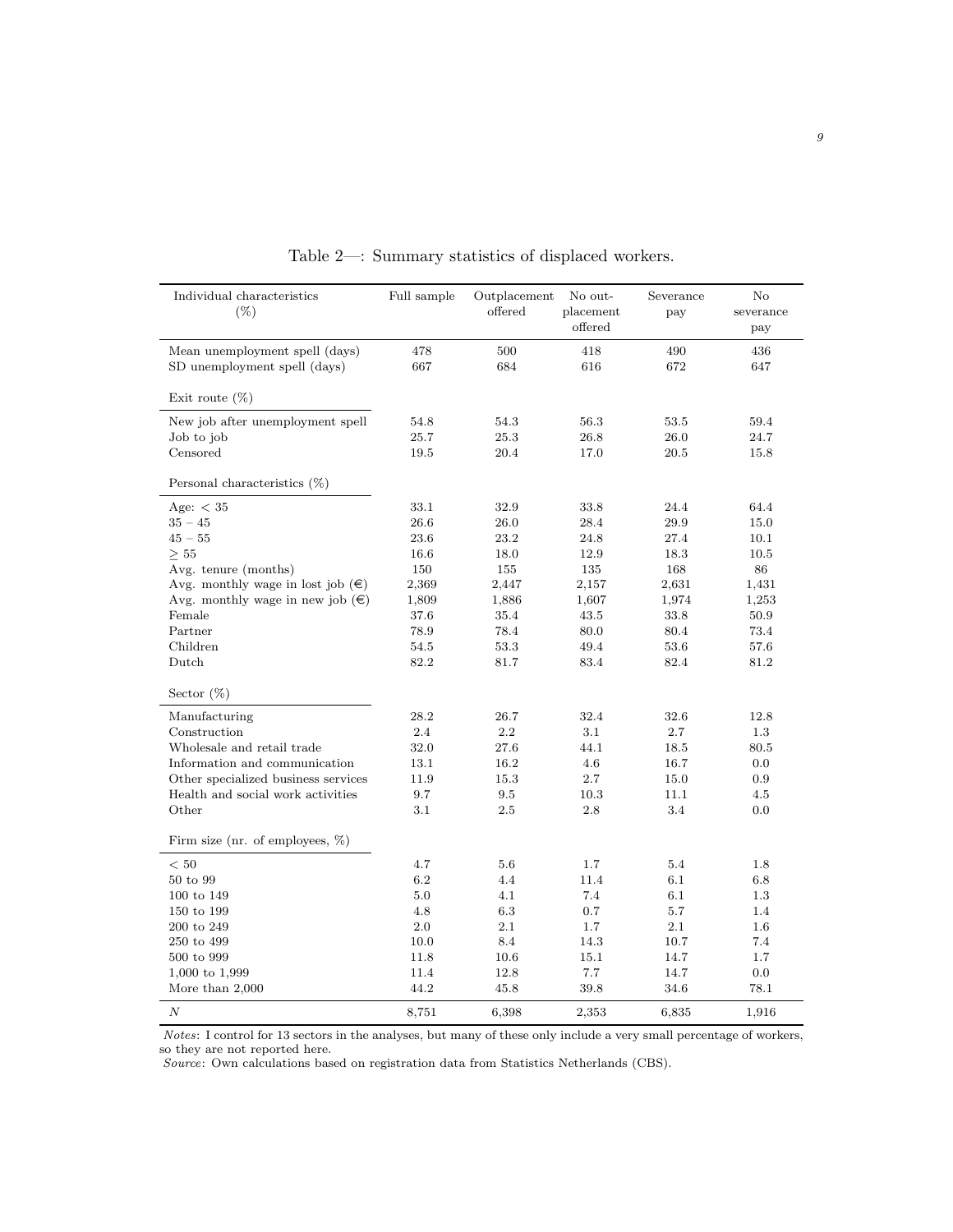Figure 1. : Kaplan-Meier survival curves for outplacement and severance pay.

<span id="page-9-0"></span>

Source: Own calculations based on registration data from Statistics Netherlands and the social plans in the database of the Ministry of Social Affairs and Employment.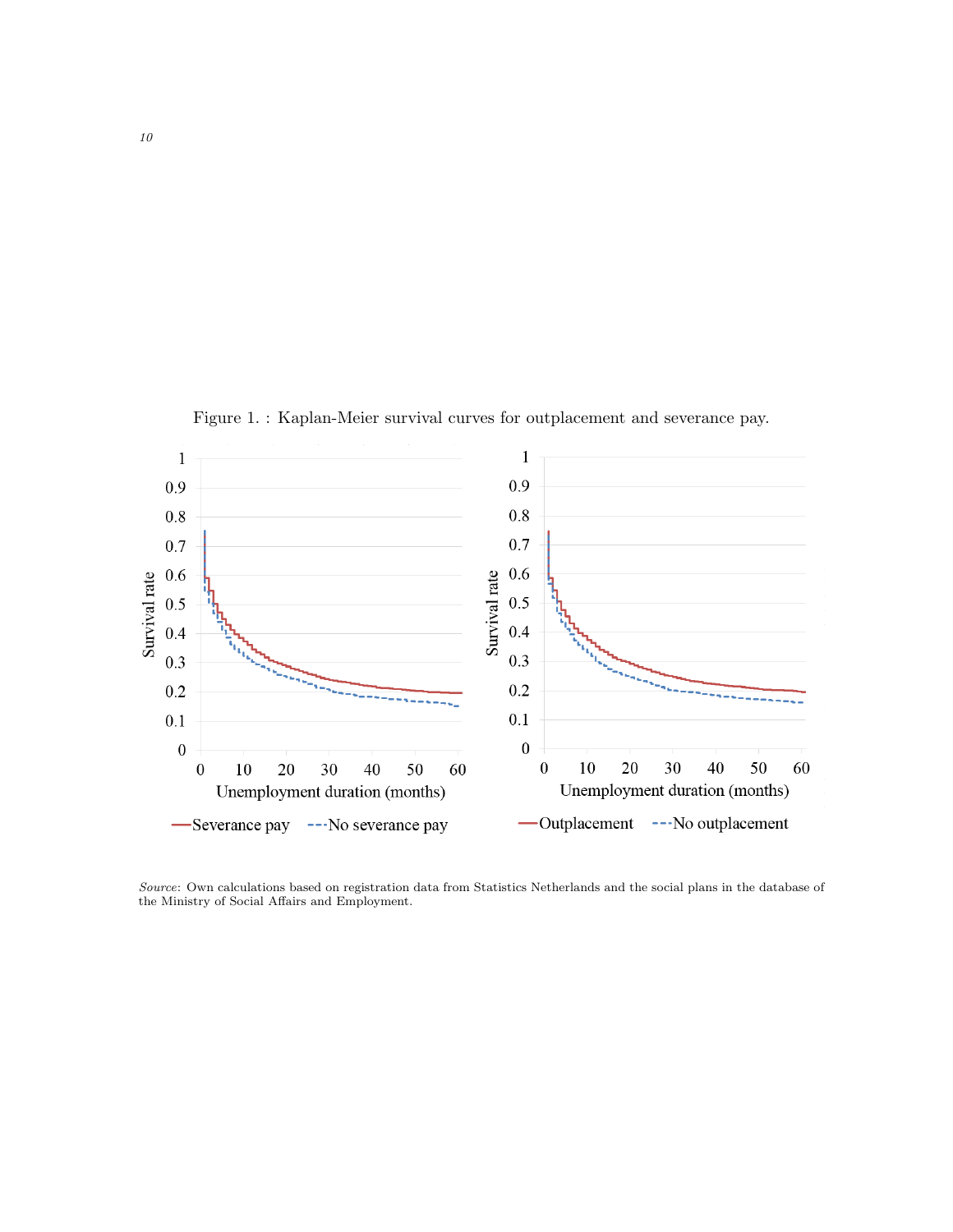#### A. Specification of hazard model

A limitation of the data is that I can't identify who actually took up outplacement. The social plan only indicates that someone received an offer of outplacement, but since these offers are almost always on a voluntary basis, we don't know whether the individual actually took up that offer. This means that I can only estimate the effect of the offer, also known as the "intention to treat". However, because these type of programs always have to cope with attrition, the "intention to treat" is of intrinsic interest, aside from giving an idea of the average treatment effect. People do change their behavior in response to these services and some people decide to join, whereas others don't. The intention to treat gives us the average effect on the behavior of all people who were offered treatment [\(Heckman, LaLonde](#page-28-15) and Smith,  $1999$  $1999$  $1999$ .<sup>9</sup> This limitation doesn't hold for severance pay, but unfortunately exact numbers of the amount of severance pay are unavailable, so I will only examine the impact of receiving severance pay.

To estimate the hazard (job finding) rate  $\theta_i$  I use both a proportional hazards (PH) model and a mixed proportional hazards (MPH) model, where I allow for unobserved heterogeneity [\(Van den Berg, 2001\)](#page-28-16). The employment hazard  $\theta$  for individual i with characteristics  $\mathbf{X}_i$  at unemployment duration  $t$  in the MPH is

(1) 
$$
\theta(t|\mathbf{X}_i, \eta_i) = \lambda(t) \cdot exp(\mathbf{X}_i'\beta + T_i\gamma) \cdot \eta_i.
$$

where  $\lambda(t)$  is the time-varying baseline hazard function. Duration dependence is modeled as a piecewise constant function of elapsed duration, specified as:

(2) 
$$
\lambda(t) = exp\left(\sum_{j=1}^{J} \lambda_j I(t_{j-1} \leq t < t_j)\right)
$$

I have a potentially long time period of five years of unemployment, but the transitions towards employment decline rapidly after the first year. Based on eyeballing the Kaplan-Meier estimates in Figure [1](#page-9-0) I estimate the baseline hazard with  $J = 10$  intervals. The first half of the first year is estimated with constant hazards for each month  $(t_1 = 30...t_5 = 150).^{10}$  $(t_1 = 30...t_5 = 150).^{10}$  $(t_1 = 30...t_5 = 150).^{10}$  For the second half of the first year I assume constant quarterly hazards  $(t_6 = 180, t_7 = 270)$  and for the second year I assume constant hazards for each half of the year  $(t_8 = 360, t_9 = 540)$ . Finally, I assume a constant interval after the first two years  $(t_{10} \ge 720)^{11}$  $(t_{10} \ge 720)^{11}$  $(t_{10} \ge 720)^{11}$ 

The level of the baseline hazard is allowed to differ multiplicatively between individuals, as indicated by the term  $exp(\mathbf{X}'_i\beta + T_i\gamma)$ . All variables in  $\mathbf{X}_i$  are time-invariant and measured at the moment of layoff.<sup>[12](#page-10-3)</sup>  $T_i\gamma$  gives the individual effect of treatment on the hazard rate. Using the  $exp(\cdot)$  function ensures that the hazard rate is non-negative for all  $\mathbf{X}'_i\beta$ . In the MPH model I allow for unobserved heterogeneity with  $\eta_i > 0$ , which I assume to be distributed as gamma with mean 1 and variance  $\sigma^2$ .<sup>[13](#page-10-4)</sup> Unobserved heterogeneity could be important, since I can't include variables such as educational levels and motivation.

<span id="page-10-0"></span> $9$ People with experience in outplacement confirm that the take-up rate is quite high. They estimate it to be around 80%.

<span id="page-10-1"></span> $10$ For convenience, I assume months of 30 days.

<span id="page-10-3"></span><span id="page-10-2"></span><sup>&</sup>lt;sup>11</sup>I have tried specifications with more intervals, but the resulting baseline hazard is similar.

 $12$ These variables are age, sex, tenure and log monthly wage in the previous job, whether the workers has children and a partner, ethnicity, sector, firm size in terms of number of workers and year and quarter of inflow. See Table [2.](#page-8-0)

<span id="page-10-4"></span><sup>&</sup>lt;sup>13</sup>In the PH model  $\eta_i = 1$ .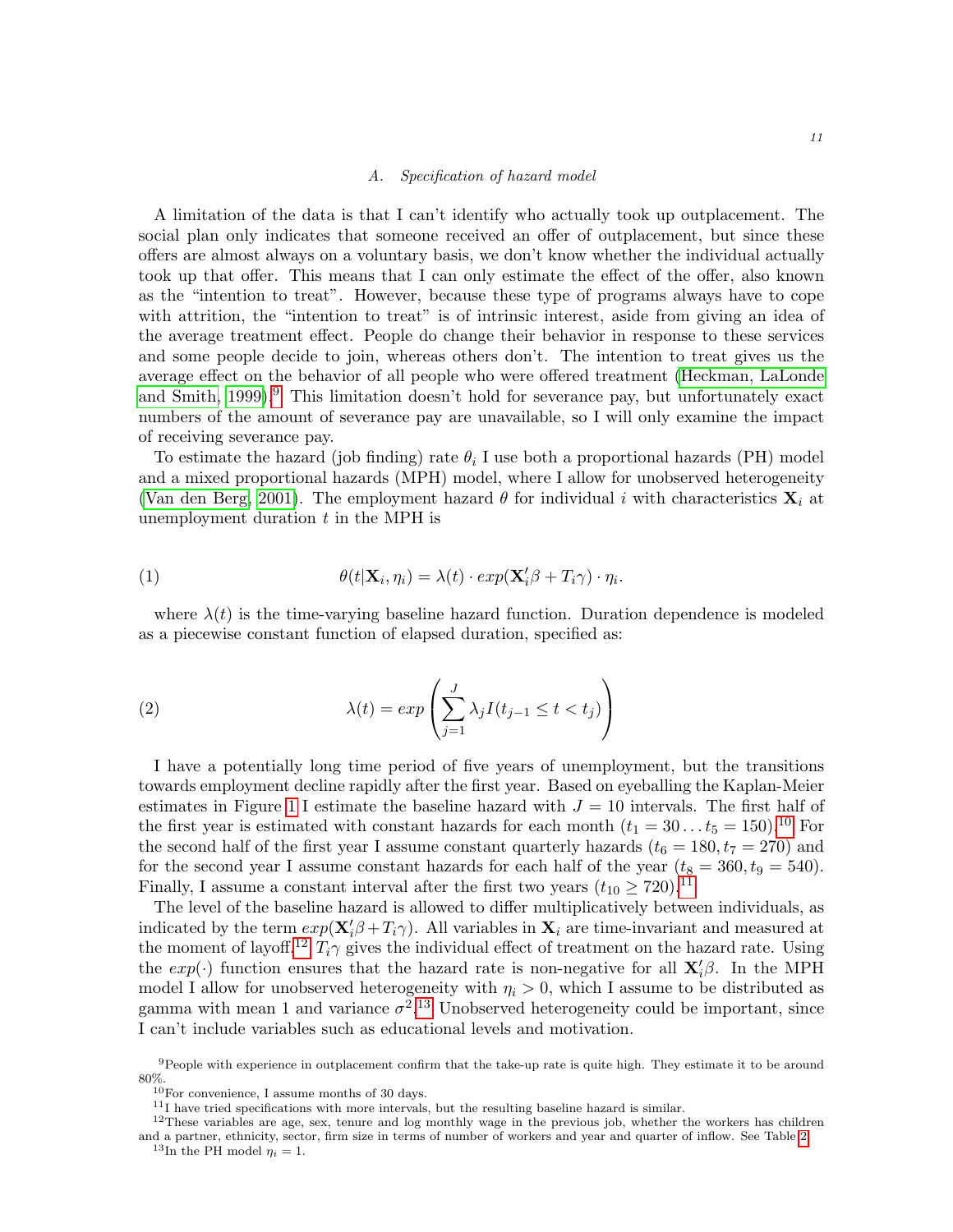I use the same models to estimate the effects of treatment on the duration of the first job. This is an indication of both job and match quality. The interpretation of the model is reversed though, since the hazard rate is in this case defined as the exit rate out of employment.

# B. Specification of the wage model

In addition to job duration, I also look at the effect of treatment on the wage in the new job. As a baseline specification I use a simple (log) wage model to estimate the effect of treatment on job quality:

(3) 
$$
(log)w_i = \alpha + \mathbf{X}'_i \beta + T_i \gamma_i + \epsilon_i.
$$

where  $\mathbf{X}_i$  is a vector of control variables containing the same controls as in the hazard model specification.  $\gamma_i$  identifies the effect of interest and  $\epsilon_i$  is an individual-specific error term. A problem for this simple model could be that some people don't find a job, which means that their wage is censored. If censoring is non-random, which it most likely is, this could lead to selection bias. To account for this I also apply the Heckman correction [\(Heckman, 1979\)](#page-28-17). This approach takes two steps.

First, estimate the probability of finding a job using a probit model with all observations. The binary choice model for having a job is

<span id="page-11-1"></span>
$$
y_{1i} = 1\{y_{1i}^* > 0\}
$$

with a latent index

$$
y_{1i}^* = \mathbf{X}_{1i}'\beta_1 + \epsilon_{1i}
$$

If the latent index exceeds 0, individual  $i$  decides to have a job. The estimates from the latent index can be used to calculate the inverse Mills' ratio

$$
\hat{\lambda} = \frac{\phi(\mathbf{X}_{1i}'\beta_1)}{\Phi(\mathbf{X}_{1i}'\beta_1)}
$$

where  $\phi$  is the probability density function of the standard normal distribution and  $\Phi$  is its cumulative distribution function.

Second, use  $\hat{\lambda}$  to estimate the model

(4) 
$$
(log)w_i = \alpha + \mathbf{X}_{2i}'\beta_2 + T_i\gamma_i + \sigma_{12}\hat{\lambda}v_i
$$

<span id="page-11-0"></span>using only the uncensored observations, where  $\sigma_{12} = cov(\epsilon_i, v_i)$ . The error terms are assumed to be jointly normal.

### IV. Results

### A. Probability of moving from job to job

I use a probit model to estimate the probability of moving to another job right after losing the current job. Since employees have to be given at least two months notice of a pending layoff, they have time to search for another job. Outplacement services are usually already offered during this period, so they could positively affect the probability of moving from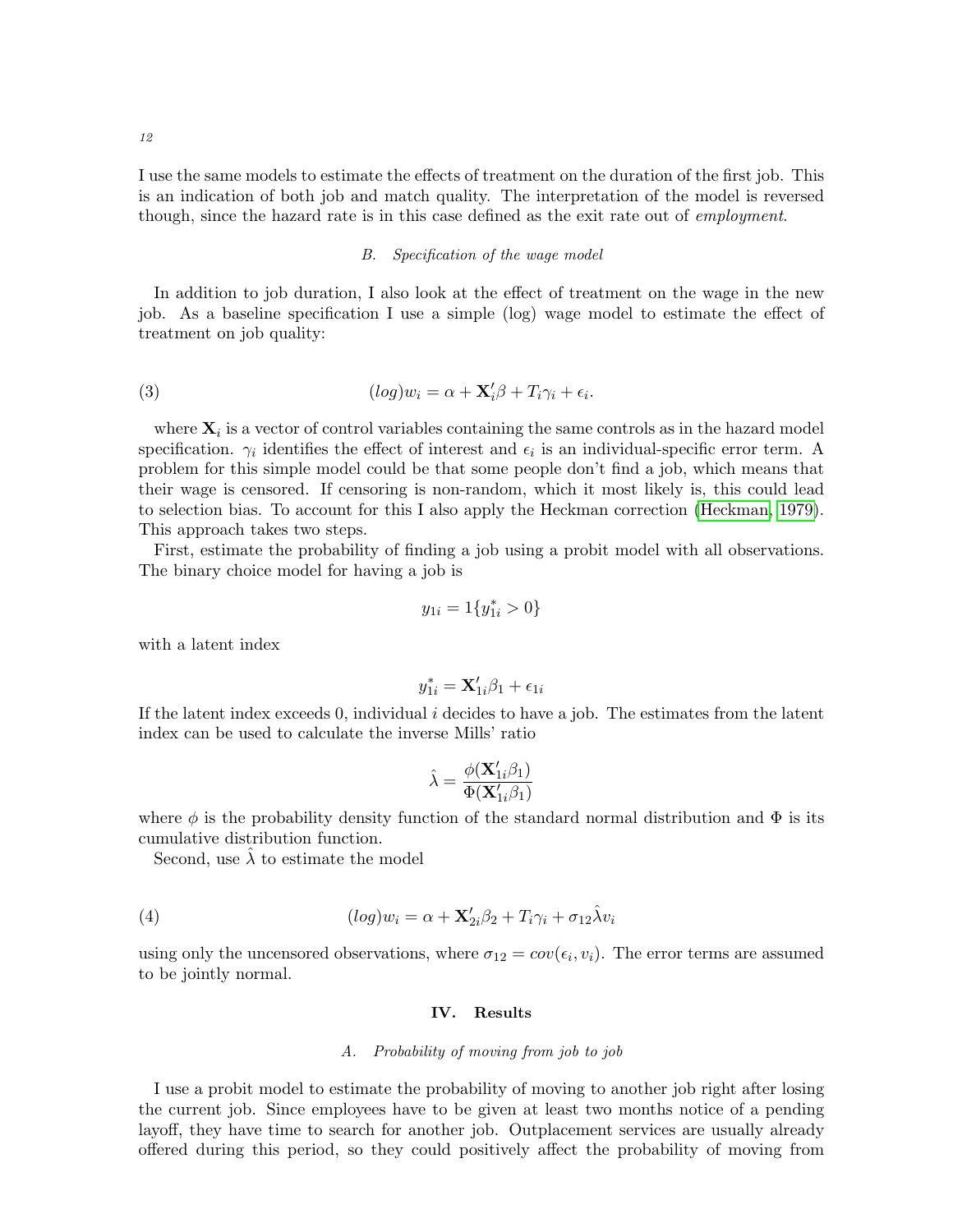job-to-job. The prospect of receiving severance pay could negatively affect this probability, because it will give workers more time to search. Finally, it is likely that the best workers will find a job quicker, so an indicator of worker quality such as wage is expected to have a positive effect.

Table [3](#page-13-0) reports the results.<sup>[14](#page-12-0)</sup> It shows that, contrary to expectations, outplacement doesn't have a significant effect on the probability of moving from job to job. One reason could be that the workers who do directly get another job are the best workers and their benefits from an offer of outplacement are very small. The coefficient for severance pay shows that it has no effect on the probability of moving from job to job. Severance pay would only have an effect if it relieves liquidity constraints of workers, but for people who directly move through to another job, this effect would be negligible, unless they have no buffer whatsoever. It is therefore expected that these workers, like many Dutch workers, simply set aside their severance pay and take it up at a later period when they earn less and hence have to pay less tax (e.g. after retirement). I interpret wage as an indicator of unmeasured variables such as education and ability and indeed it shows the expected significant positive effect.

The results also show that older workers, relative to those younger than 35 years, have a significantly smaller probability of moving from job to job. The effect is largest for those aged 55 years or older (I will return to this effect below). All other personal characteristics have the expected signs, with having dependents in the form of children and a partner positive effect on the probability of moving from job to job, while being female implies a lower probability.

While these coefficients are interesting, they don't yet tell us much about the actual probability of moving from job to job. Simulations show that the average male, aged 45 – 55 with a partner and earning the median wage has a 23% chance of moving from job to job, whereas for a similar female the probability is 16%.

Whereas there might be no average effects of outplacement or severance pay, there could be effects for different subgroups. To check for this I have run the same model for different age groups. Table [4](#page-13-1) reports the estimates. The baseline estimates are included for comparison. The results indicate that both outplacement and severance pay have no effect for those younger than 55 years. On the other hand, for those older than 55 years both outplacement and severance pay have a significant positive effect. However, this is relative to the very small baseline probability for those older than 55. Without outplacement or severance pay, those older than 55 have a 1.6% chance of moving from job to job, whereas with outplacement this increases to 3.3% and with severance pay to  $3.4\%$ .<sup>[15](#page-12-1)</sup> So while their chances improve by about 50%, the actual impact is still very small. Figure [2](#page-14-0) shows the predicted probabilities for different age group on the basis of the estimates in Table  $4^{16}$  $4^{16}$  $4^{16}$ 

#### B. Unemployment duration: hazard estimates

The non-parametric Kaplan-Meier curves in Figure [1](#page-9-0) show some indication of how outplacement and severance pay affect unemployment duration. However, to get a better sense of the effects on both exit rates and unemployment duration and to account for duration dependence, we need to model these effects.

Table [5](#page-16-0) shows the results from a PH and an MPH model on the exit rates out of unemployment. There are two major effects from allowing for unobserved heterogeneity in the

<span id="page-12-0"></span><sup>&</sup>lt;sup>14</sup>The missing parameter estimates for this model and the following analyses can be found in the Appendix in section [A.A1.](#page-30-0)

<span id="page-12-2"></span><span id="page-12-1"></span><sup>&</sup>lt;sup>15</sup>I will return to this result on severance pay below, where I argue that it is likely the result of selection bias.

<sup>&</sup>lt;sup>16</sup>I have also run the same model for two wage groups: less than and more or equal to the in-sample median wage of 2,360 euros. In line with the baseline specification, I found no significant effects of either outplacement or severance pay for most groups.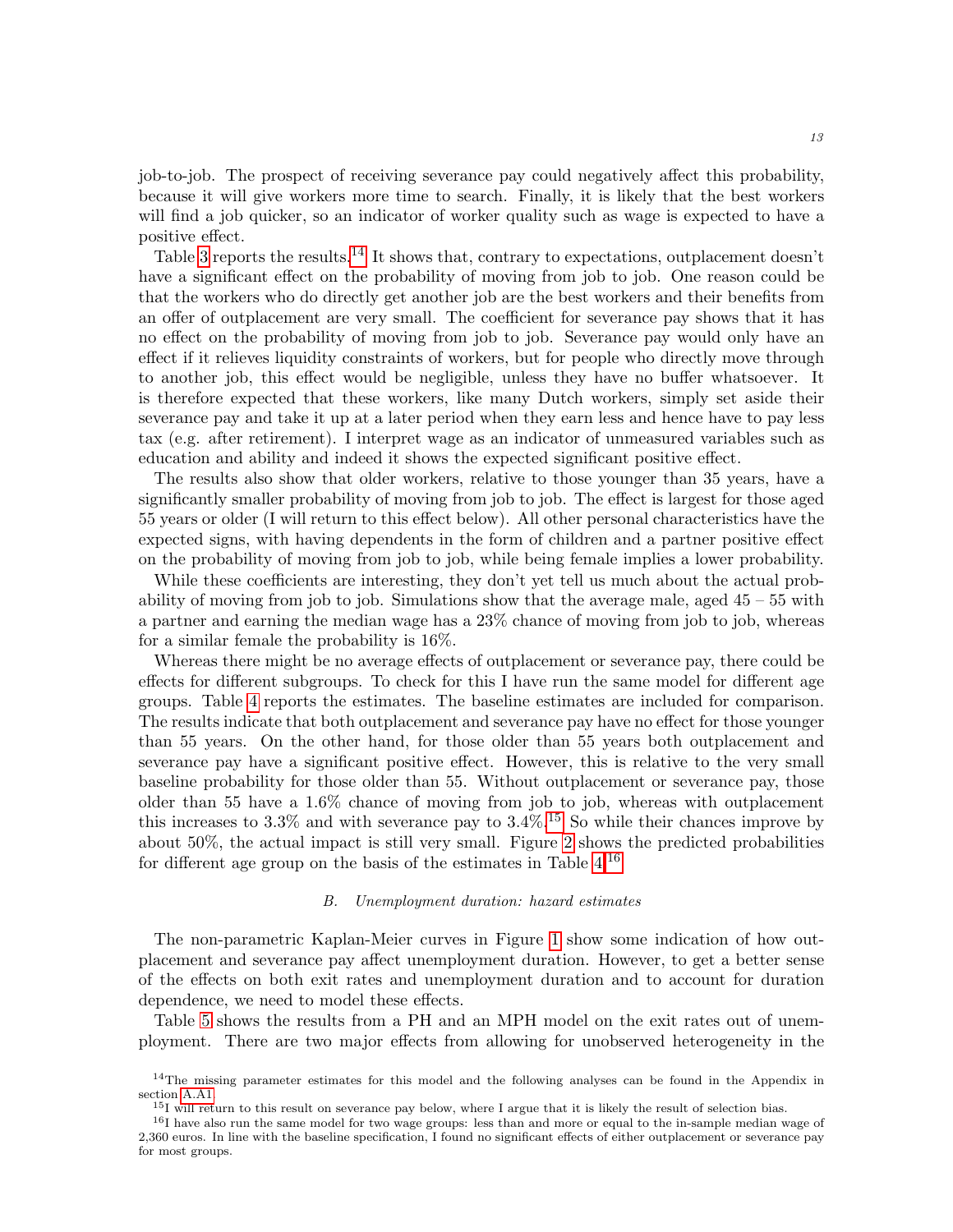|                            | Full model  |  |
|----------------------------|-------------|--|
| Outplacement               | 0.0401      |  |
|                            | (0.0409)    |  |
| Severance pay              | 0.0159      |  |
|                            | (0.0556)    |  |
| Individual characteristics |             |  |
| Age: $35 - 45$ years       | $-0.2393**$ |  |
|                            | (0.0430)    |  |
| Age: $45 - 55$ years       | $-0.5175**$ |  |
|                            | (0.0505)    |  |
| Age: $> 55$ years          | $-1.3292**$ |  |
|                            | (0.0809)    |  |
| $ln(wage)$ in previous job | $0.1705**$  |  |
|                            | (0.0262)    |  |
| Tenure (months) $/10$      | $-0.0118**$ |  |
|                            | (0.0019)    |  |
| Female                     | $-0.1712**$ |  |
|                            | (0.0358)    |  |
| Partner                    | $0.0922*$   |  |
|                            | (0.0408)    |  |
| Children                   | 0.0379      |  |
|                            | (0.0347)    |  |
| Dutch                      | $0.1973**$  |  |
|                            | (0.0415)    |  |
| Constant                   | $-1.7675**$ |  |
|                            | (0.2407)    |  |
| N                          | 8,751       |  |

<span id="page-13-0"></span>Table 3—: Parameter estimates for probit model on the probability of moving directly from job to job.

Notes: Robust standard errors in parentheses. Controls for year and quarter of inflow, sector and firm size are included. Omitted categories: Age:  $<$  35 years. Significance levels: † : 10%  $*$  : 5%  $**$  : 1%. Source: Own calculations using registration data from Statistics Netherlands on displaced workers.

Table 4—: Parameter estimates for probit model on the probability of moving directly from job to job for different age groups.

<span id="page-13-1"></span>

|               | Baseline | $<$ 35 years | $35 - 45$ years | $45 - 55$ years | $> 55$ years       |
|---------------|----------|--------------|-----------------|-----------------|--------------------|
| Outplacement  | 0.0401   | $-0.0070$    | $-0.0452$       | $-0.0555$       | $0.3053^{\dagger}$ |
|               | (0.0409) | (0.0838)     | (0.0728)        | (0.0819)        | (0.1654)           |
| Severance pay | 0.0159   | $-0.0518$    | 0.0489          | 0.1796          | $0.6377*$          |
|               | (0.0556) | (0.1000)     | (0.1053)        | (0.1291)        | (0.2477)           |
| N             | 8,751    | 2,900        | 2,331           | 2,068           | 1,452              |

Notes: Robust standard errors in parentheses. Controls for year and quarter of inflow, sector and firm size are included. Significance levels: † : 10% ∗ : 5% ∗∗ : 1%.

Source: Own calculations using registration data from Statistics Netherlands on displaced workers.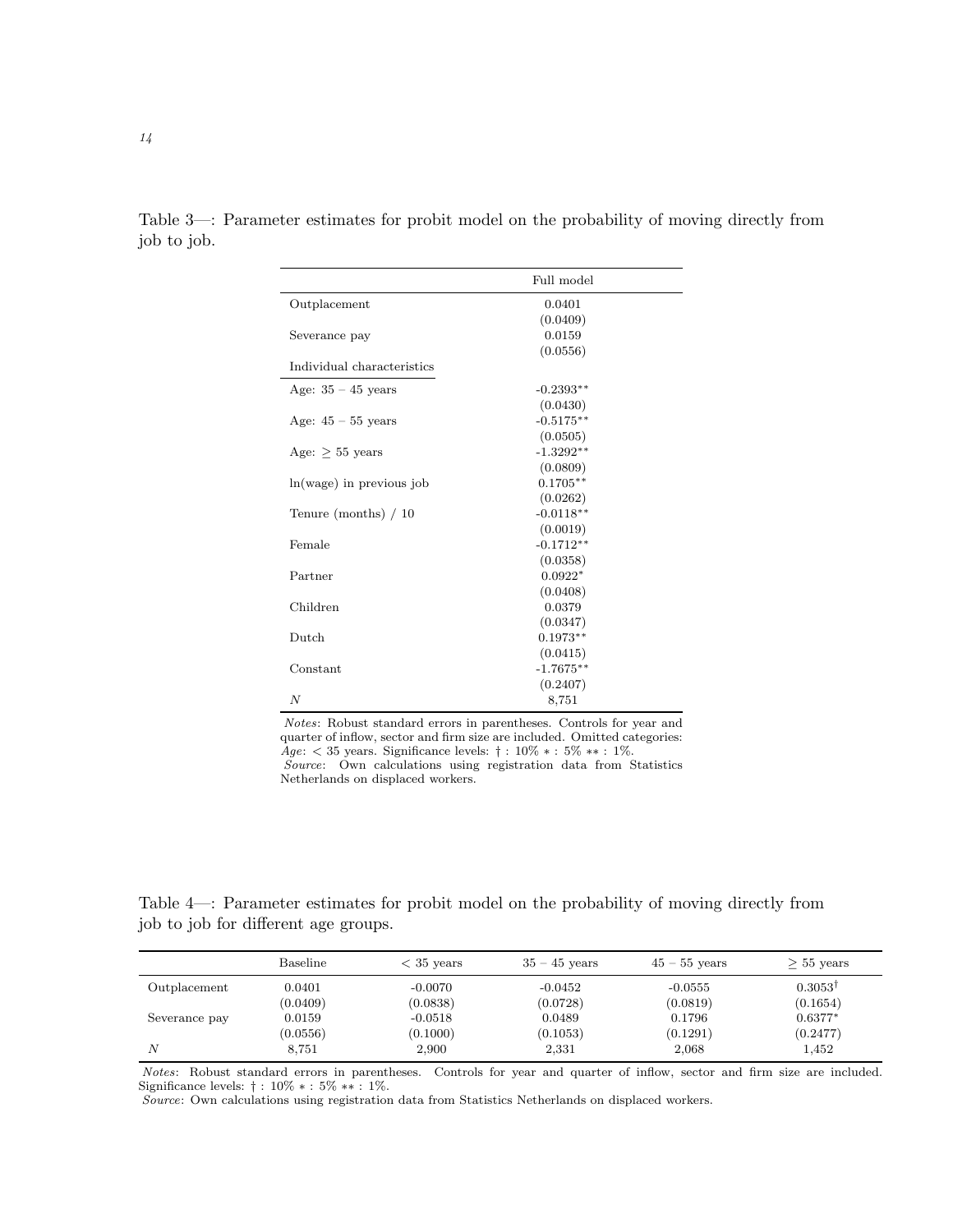<span id="page-14-0"></span>Figure 2. : Predicted probabilities of moving from job to job for males and females with outplacement in different age categories.



Source: Own calculations based on registration data from CBS. The predicted probabilities are calculated at the population averages of  $\mathbf{X}_i$  for each age group based on the estimates in Table [4.](#page-13-1)

MPH model. First, the coefficients on most individual characteristics are larger. Second, the coefficients on duration dependence are smaller. These effects are expected, because the individuals with the best chances of leaving unemployment (due to unobserved variables such as ability) will leave first, leaving a population that is less likely to exit unemployment. The PH model without unobserved heterogeneity doesn't account for this, so the effect will go in the duration dependence parameters. The MPH model, on the other hand, separates this "weeding out" effect from genuine duration dependence [\(Lancaster, 1979\)](#page-28-18).

When examining the coefficients from the MPH model, we see that outplacement has no significant effect on the exit rates. This is quite similar to what we saw in the Kaplan-Meier estimates, which suggested a very small negative effect of outplacement. The coefficient on severance pay provides no evidence for the idea that these unemployed workers face liquidity constraints. Severance pay has a small positive effect on the hazard rate, although only significant at the 10% level. A positive effect of severance pay is contrary to what we would expect on the basis of theory or what previous studies have shown, so it likely indicates a selection effect.

As we saw in Table [2,](#page-8-0) those who receive no severance pay are younger, earn less and predominantly work in sectors that require less education, such as retail and trade. While I control for most of these characteristics, they could be related to other characteristics that are not controlled for, such as education, ability and motivation. If workers who receive severance pay have a higher level of education, ability or motivation, this could mean they will find a job sooner than those who receive no severance pay. This could hold even if severance pay does in fact increase unemployment duration, which makes the estimate difficult to interpret beyond that it indicates a selection effect.

All personal characteristics point to the expected effects. Age, relative to those younger than 35, has a strong negative effect on the hazard rate. One likely reason for the strong effects of age on both unemployment duration and the probability of moving from job to job we saw above is that employers simply prefer to hire younger workers, for example because of perceived productivity differences or because investments in them will have a larger potential payoff. These are all valid economic reasons. However, part of the effect is likely due to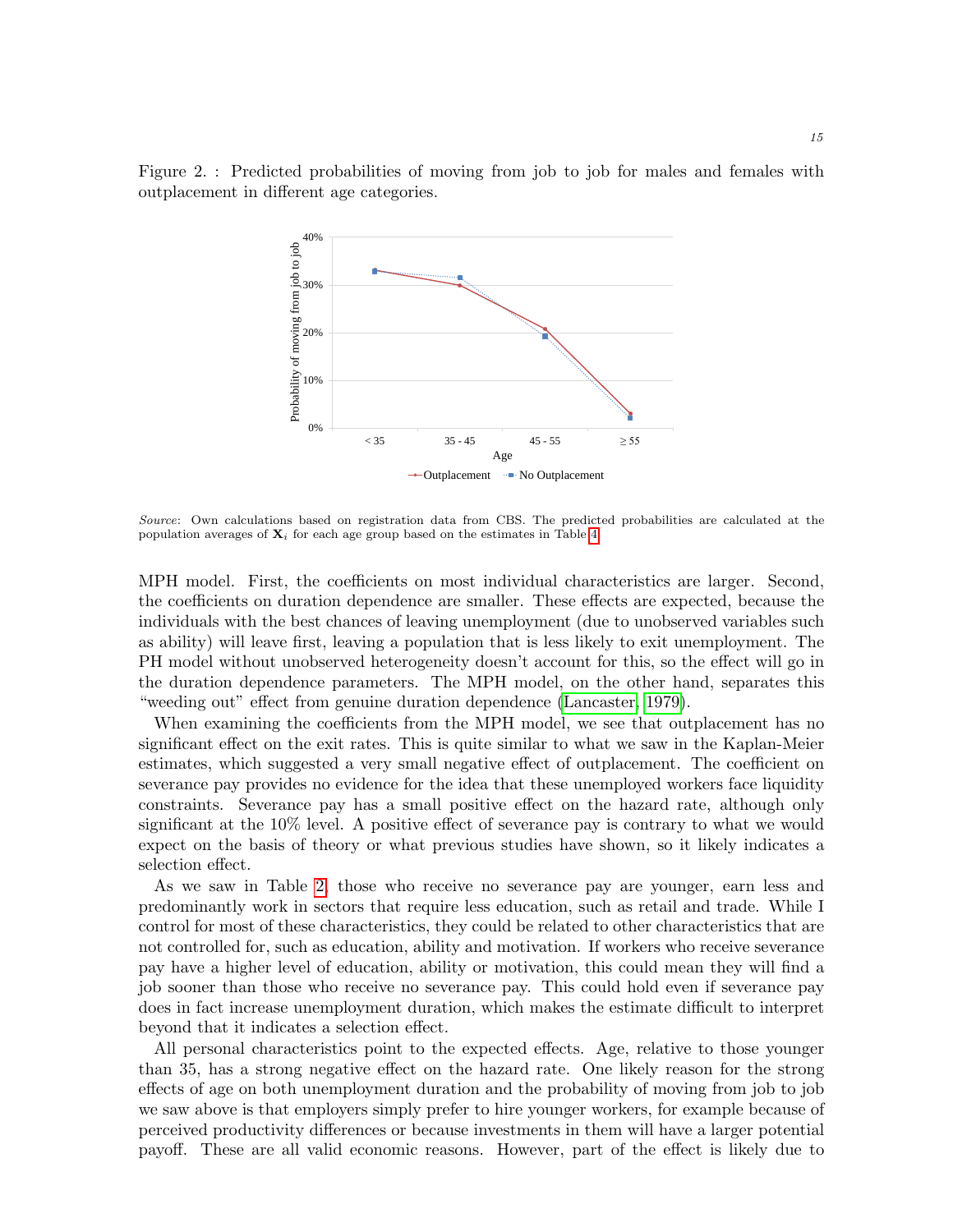unobserved variables and selection effects. One such unobserved variable affecting the results on age are early retirement schemes, which are quite common in social plans. I've tried to control for these, but due to the multitude of different schemes, starting at different ages and different possible effects, it is very difficult to interpret the results.<sup>[17](#page-15-0)</sup> Another reason is that older workers will likely receive longer unemployment benefits.[18](#page-15-1) A third reason could be that older workers on average have a lower level of education and tend to work more often in declining occupations [\(Bosch and ter Weel, 2013\)](#page-27-5).

Somewhat surprisingly, wage in the previous job, a proxy for worker quality, doesn't seem to have an effect on the hazard. Tenure has a small negative effect, which indicates that workers who have worked at one firm for a long time find it more difficult to find a job. There could be several reasons for this. First, they might have more firm-specific skills, making it harder to find an appropriate match. Second, they could have received a larger amount of severance pay, because this is partly related to tenure. Third, they have less or outdated experience on the labor market, making it more difficult to look for appropriate vacancies and go through the application process. Being female has a significant negative effect on the hazard, whereas having children positively affects the hazard.

The estimates for duration dependence indicate that the exit rate declines as time progresses, which could for example be because workers who have been unemployed for some time have a harder time to find a job, or that they have given up looking for a job, for example via early retirement schemes.

While the hazard rates are important parameters, as they are implied by job search theory, it is also relevant to look at the implied unemployment durations. Using the hazard rates, we can estimate the median unemployment duration for different groups. For the median male, between 45 and 55 years old and earning the median wage, the median unemployment duration is about 450 days. For the median female, between 45 and 55 years old and earning the median wage for females, the median unemployment duration is about 560 days.

While there might be no average effects of outplacement, it could be that, just as above, some groups do experience significant effects. Table [6](#page-18-0) reports the estimates of the same MPH model as in Table [5](#page-16-0) for several subgroups. The baseline estimates are included for comparison. There are some interesting observations. First, the differences between low wage and high wage workers and males and females are relatively small, whereas the differences between age groups are quite substantial. For those younger than 35 almost all estimates are insignificant, indicating that they simply find it relatively easy to find a new job. The estimates for outplacement are particularly striking, with a negative effect for the age group between 35 and 55 and a large significant effect for those older than 55.[19](#page-15-2) The estimates for severance pay confirm the idea of a selection effect playing a role, as for those older than 55 the estimate is substantial and significant.

Figure [3](#page-20-0) shows the cumulative job-finding probability for the different age groups. I obtain this probability by first calculating the probability of finding a job for each individual based on the estimates in Table [6,](#page-18-0) which is given by

<span id="page-15-0"></span><sup>&</sup>lt;sup>17</sup>In estimates where I include a variable for early retirement schemes in social plans I found mostly positive effects on the hazard rate. This again likely indicates a selection effect, possibly relating to a correlation between the generosity of a social plan and an employers' other personnel-related policies.

<span id="page-15-1"></span><sup>18</sup>Unemployment benefits last between 3 and 38 months, depending on how long a person has worked in her life. After the expiration of regular unemployment benefits, most workers will go into means-tested welfare. However, workers who were laid off after 50 are entitled to a different welfare system, which doesn't take into account any property they might have (including savings, such as severance pay). This could also lengthen their unemployment durations compared to younger workers. Unfortunately I don't have data on unemployment benefits or welfare.

<span id="page-15-2"></span><sup>&</sup>lt;sup>19</sup>Outplacement starts being significant and positive when I restrict the sample to age  $\geq$  46 and onwards. The maximum is obtained with a sample restricted to age  $\geq$  55, after which the estimates turn insignificant again.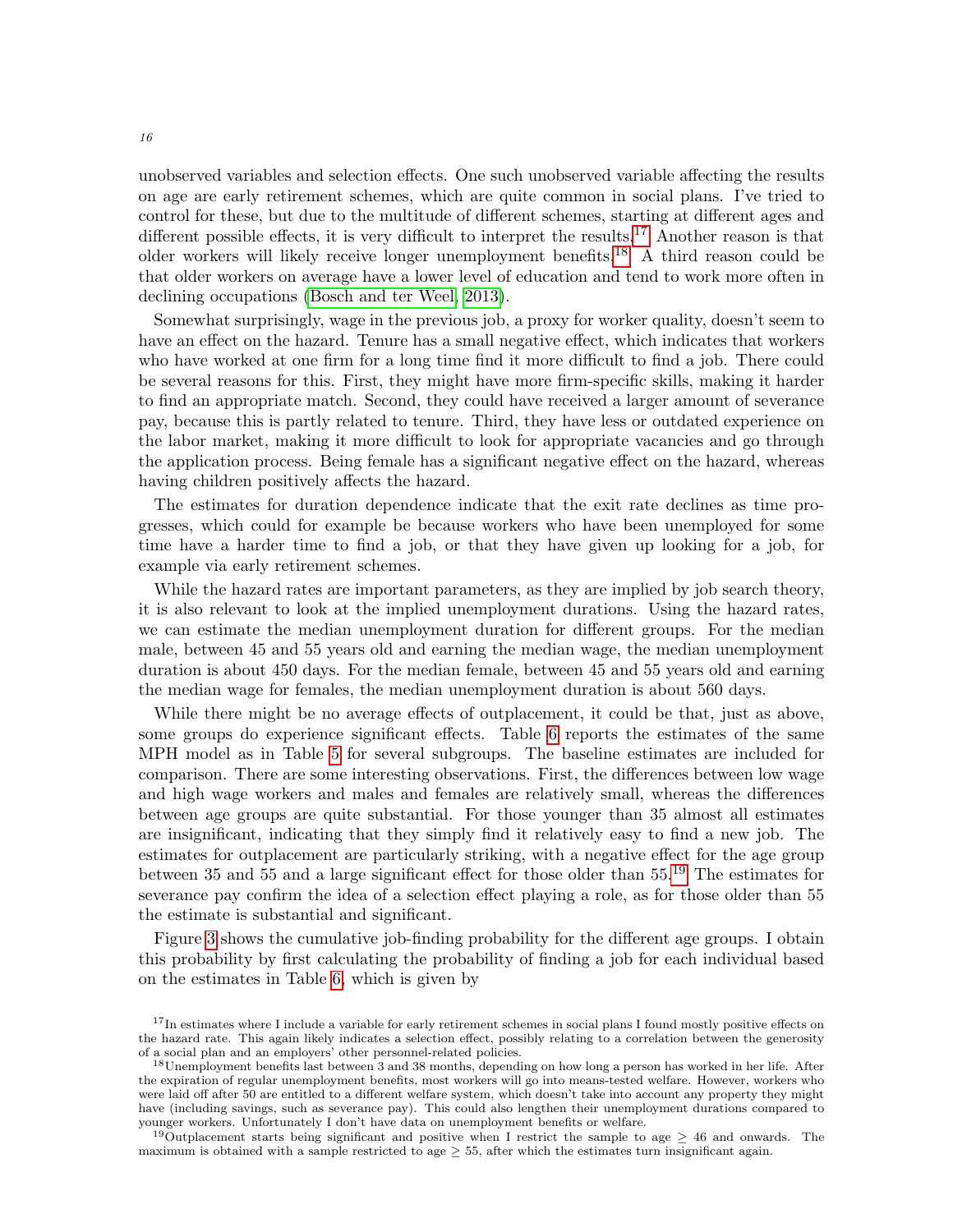<span id="page-16-0"></span>

|                            | Proportional Hazard     | Mixed Proportional Hazard |
|----------------------------|-------------------------|---------------------------|
| Outplacement               | 0.0320                  | 0.0553                    |
|                            | (0.0447)                | (0.0647)                  |
| Severance pay              | $0.1475*$               | $0.1523^{\dagger}$        |
|                            | (0.0577)                | (0.0866)                  |
| Individual characteristics |                         |                           |
| Age: $35 - 45$ years       | $-0.2925**$             | $-0.5601**$               |
|                            | (0.0453)                | (0.0731)                  |
| Age: $45 - 55$ years       | $-0.6835**$             | $-1.1417**$               |
|                            | (0.0504)                | (0.0833)                  |
| Age: $> 55$ years          | $-2.0733**$             | $-3.0182**$               |
|                            | (0.0770)                | (0.1316)                  |
| $ln(wage)$ in lost job     | $-0.0440^{\dagger}$     | 0.0080                    |
|                            | (0.0226)                | (0.0368)                  |
| Tenure (months) $/10$      | $-0.0093**$             | $-0.0145**$               |
|                            | (0.0018)                | (0.0027)                  |
| Female                     | $-0.1673**$             | $-0.2164**$               |
|                            | (0.0344)                | (0.0520)                  |
| Partner                    | $-0.0085$               | 0.0531                    |
|                            | (0.0386)                | (0.0577)                  |
| Children                   | $0.1019**$              | $0.1757**$                |
|                            | (0.0351)                | (0.0520)                  |
| Dutch                      | $0.2719**$              | $0.3942**$                |
| Duration dependence        | (0.0393)                | (0.0593)                  |
|                            |                         |                           |
| Month 2                    | $-0.5277**$             | $-0.3719**$               |
|                            | (0.0545)                | (0.0712)                  |
| Month 3                    | $-0.7489**$             | $-0.4609**$               |
|                            | (0.0610)                | (0.0894)                  |
| Month 4                    | $-0.7952**$             | $-0.3463**$               |
|                            | (0.0651)                | (0.1101)                  |
| Month 5                    | $-1.0715**$             | $-0.6193**$               |
|                            | (0.0751)                | (0.1268)                  |
| Month 6                    | $-1.0298**$             | $-0.4825**$               |
| Month $7-9$                | (0.0768)<br>$-1.2084**$ | (0.1317)<br>$-0.5561**$   |
|                            | (0.0573)                | (0.1075)                  |
| Month $10 - 12$            | $-1.4696**$             | $-0.7712**$               |
|                            | (0.0665)                | (0.1257)                  |
| Month $13-18$              | $-1.4778**$             | $-0.4126**$               |
|                            | (0.0569)                | (0.1362)                  |
| Month $19-24$              | $-1.8783**$             | $-0.8925**$               |
|                            | (0.0709)                | (0.1527)                  |
| Month $25+$                | $-2.2822**$             | $-1.1376**$               |
|                            | (0.0551)                | (0.1160)                  |
| Constant                   | $-4.8509**$             | $-5.3414***$              |
|                            | (0.2130)                | (0.3396)                  |
| $\sigma^2$                 |                         | 1.0572                    |
|                            |                         | (0.0675)                  |
| $\cal N$                   | 6,502                   | 6,502                     |

Table 5—: Parameter estimates for hazard rate models.

Notes: Standard errors in parentheses. Controls for year and quarter of inflow, sector and firm size are included. Omitted categories: *Duration*: Month 1 Age:  $<$  35 years. Significance levels: † : 10%  $*$  : 5%  $**$  : 1%. Source: Own calculations using registration data from Statistics Netherlands on displaced workers.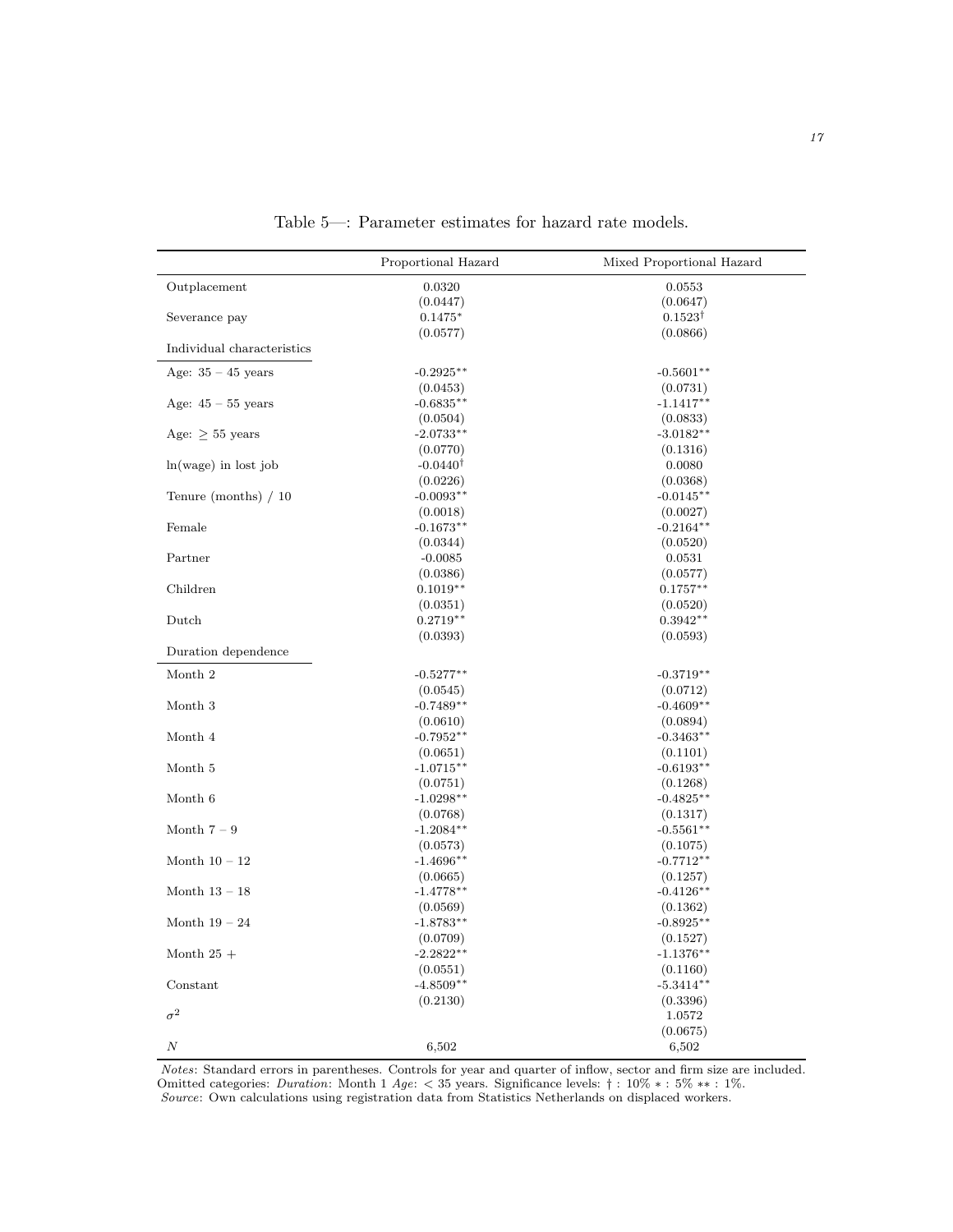(5) 
$$
1 - \hat{S}_p(t|X_i) = \exp(-\int_0^t \hat{\theta}_1(z|X_i) dz)
$$

Where  $\hat{S}_p$  is the estimated survivor function with  $p =$  outplacement, severance pay or no treatment and  $t = 30, 60, \ldots, 1770, 1800$ . I obtain the probabilities for e.g. outplacement by imposing outplacement  $= 1$  and imposing 0 for severance pay. I average these probabilities across individuals for each 30 day time period and take the sum of the probability of the period t and earlier periods to arrive at the cumulative probability.

These results highlight that the job finding probability is very different for those older and those younger than 55. For those younger than 35, the probability of finding a job reaches almost 80% within the first year and increases to about 95% within 5 years. For those between 35 and 45 the numbers are around 70% and 90% respectively. We already see a clear decline in the probability for those between 45 and 55, where the probability of finding a job is around 50% within the first year and around 75% after 5 years. In contrast, for those older than 55, the probability without outplacement or severance pay is around 5% within the first year and gradually increases to about 10%. Again, apart from the pure age effects, this could be related to older workers receiving longer unemployment benefits or (early) retirement. Second, outplacement starts to be effective from the 45 55 age group, but it seems to be most effective for the elderly, where it increases the job-finding probability by around 5 percentage points, a 50% increase from the baseline probability. Severance pay is even more effective, which likely indicates selection effects.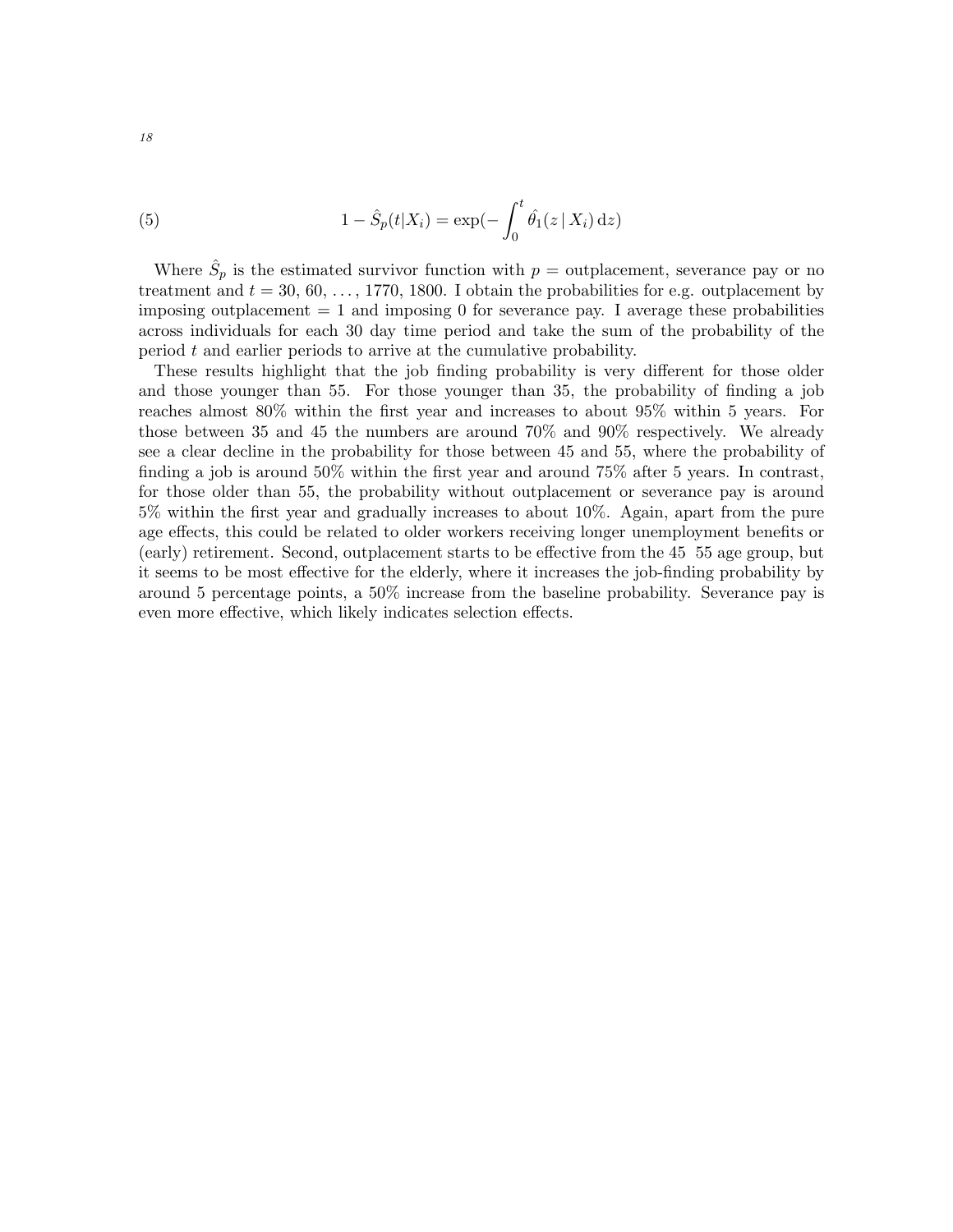Table 6—: Parameter estimates for hazard rates out of unemployment for specific subgroups.

|               | Baseline           | $< 35\,$  | $35 - 55$  | 55         | Low wage  | High wage | Male     | Female   |
|---------------|--------------------|-----------|------------|------------|-----------|-----------|----------|----------|
| Outplacement  | 0.0553             | 0.2413    | $-0.2228*$ | $0.7587*$  | $-0.0069$ | 0.1003    | 0.0189   | 0.0831   |
|               | (0.0647)           | (0.2610)  | (0.1055)   | (0.3347)   | (0.0934)  | (0.1027)  | (0.0890) | (0.1064) |
| Severance pay | $0.1523^{\dagger}$ | $-0.0846$ | $-0.0123$  | $.4155***$ | 0.0511    | 0.2395    | 0.2086   | 0.1331   |
|               | (0.0866)           | (0.2892)  | (0.1534)   | (0.4434)   | (0.1132)  | (0.1722)  | (0.1329) | (0.1326) |
| N             | 6,502              | 1,314     | 3,199      | 1,375      | 3,242     | 3,260     | 4,008    | 2,494    |

Notes: Standard errors in parentheses. All controls are included. Significance levels: † : 10% ∗ : 5% ∗\* : 1%. Low (high) wage is less (more) than the n-cample median wage of 2.360 euros in-sample median wage of 2,360 euros.

<span id="page-18-0"></span>Source: Own calculations using registration data from Statistics Netherlands on displaced workers.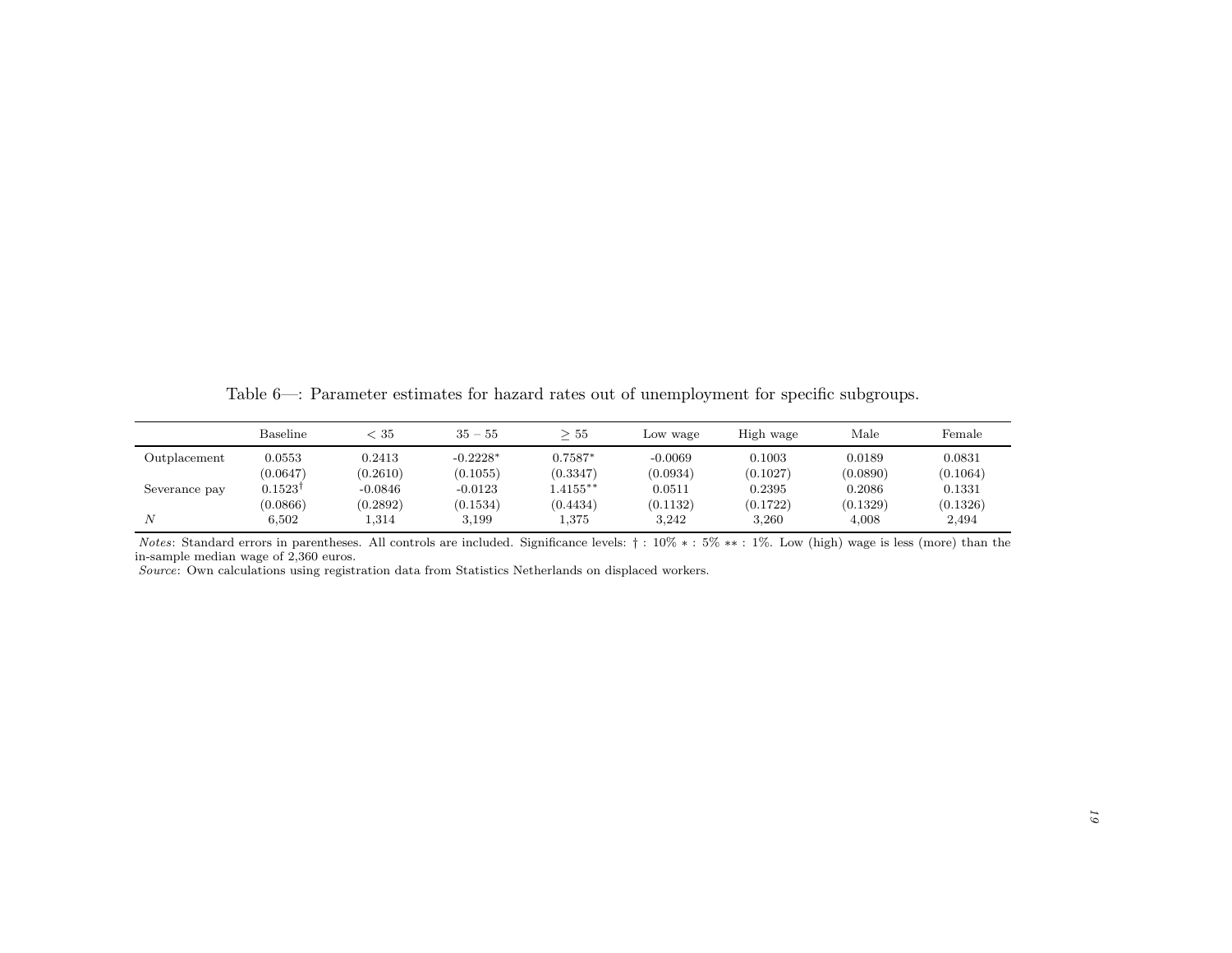#### Unemployment duration: sensitivity analysis

To check the sensitivity of my results for outplacement, I performed several different estimates. First, I checked whether the effect of outplacement is duration dependent by including interaction effects of outplacement and duration. It could for example be that outplacement only has an effect at the beginning of the unemployment spell, but if it doesn't result in a job, its effect quickly diminishes. On the other hand, it could be that people want to finish their outplacement program and hence the effect only starts after a couple of months. However, I found no evidence of a duration dependent effect.

Second, I constructed treatment and control groups using nearest neighbor propensity score matching and excluded those not on the common support. As Table [2](#page-8-0) shows, the group who receives outplacement is in some respects quite different from the group who doesn't receive outplacement, so this method could control for possible selection effects. However, the estimates turn out to be very similar.<sup>[20](#page-19-0)</sup>

I also check for the sensitivity of severance pay. One could worry that my results for severance pay are related to my choice of variables. After all, it could be that it is not so much whether you receive severance pay or not, but rather the actual amount that you receive. To check whether these different measures matter, I ran the MPH model with two other sets of measures. First, I simply included all five categories of severance pay: no severance, severance unrelated to the kantonrechtersformule (KRF), severance with  $C < 1$ ,  $C = 1$  and  $C > 1$  (model A). In model B I've calculated the actual level of severance pay people receive and determined categories on that basis. This can only be done for those who receive severance related to the KRF, so the sample size is smaller. Also, I only know whether the correction factor is equal to, larger or smaller than 1. These are the two reasons why I chose to not use this method in the baseline estimates. I calculate severance on the basis of the KRF, which is

# A (weighted years of tenure)  $\cdot$  B (gross wage)  $\cdot$  C (correction factor)

The weights are determined by age, with every year below 40 counting as 1, every year between 40 and 50 as 1.5 and every year after 50 as 2. For the correction factor I take  $C = 0.5$  if  $C < 1$  and  $C = 1.5$  if  $C > 1$ . I then determine four groups based on the calculated levels: (1) no severance, (2) severance  $< 16, 514, 3$  16,  $514 \le$  severance  $< 60, 000$  and (4) severance  $> 60,000.^{21}$  $> 60,000.^{21}$  $> 60,000.^{21}$ 

Table [7](#page-21-0) reports the results. I've also included the coefficient for outplacement, and it shows that the estimates for outplacement remain insignificant with these different measures of severance pay. The results from both models, especially model B, suggest that the actual level of severance pay doesn't matter as much as just receiving it. This supports the selection effect discussed above, that those who don't receive severance pay are likely those with the worst prospects.

Finally, since age seems to matter a lot for the effects of both outplacement and severance pay, it could be that the results depend on the exact definition of age categories. To test this, I ran the same MPH model as in Table [5](#page-16-0) with different age categories:  $\langle 30, 30, 40, 40 \rangle$  $40 - 50$ ,  $50 - 58$  and  $\geq 58$ . I also ran the model with seven age intervals, starting at age 30

<span id="page-19-0"></span><sup>&</sup>lt;sup>20</sup>This is in line with the argument in [Angrist and Pischke](#page-27-6) [\(2008,](#page-27-6) 70), who claim that "[...] regression can be motivated as a particular sort of weighted matching estimator, and therefore the differences between regression and matching estimates are unlikely to be of major empirical importance."

<span id="page-19-1"></span> $^{21}16,514$  euros is the median level after excluding those without severance pay and 60,000 euros is a more or less arbitrary point, roughly where it becomes fiscally interesting to set your severance aside, although that depends on individual considerations.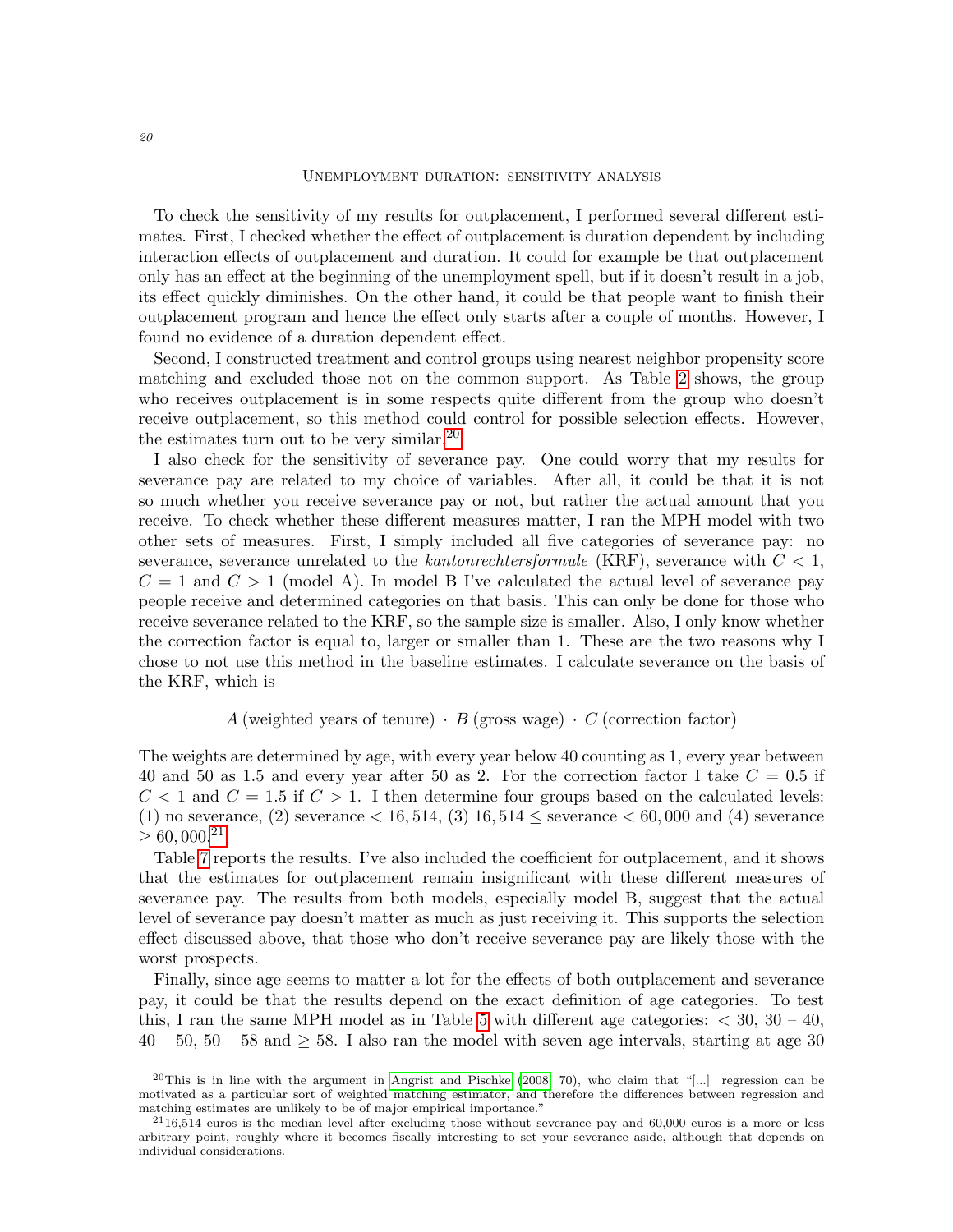Figure 3. : Cumulative probability of finding a job for those who experience an unemployment spell.

<span id="page-20-0"></span>

Source: Own calculations based on registration data from Statistics Netherlands. Simulations based on the MPH estimates in Table [6.](#page-18-0)

Notes: The labels on the x-axis refer to the beginning of the spell. I censored the graph at 40 months, since it remains constant after that period.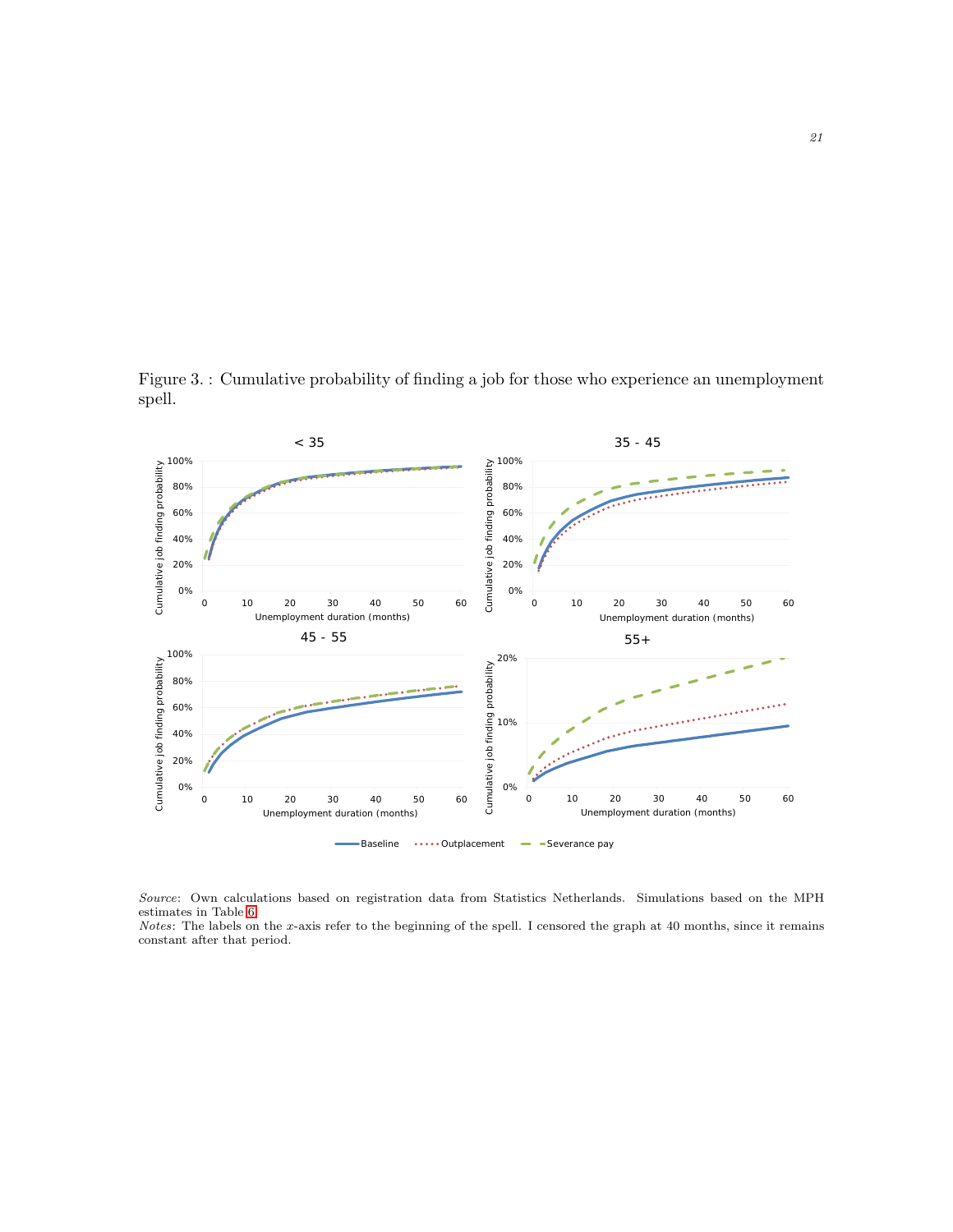|                    | <b>Baseline</b>    | Model A    | Model B    |
|--------------------|--------------------|------------|------------|
| Outplacement       | 0.0553             | 0.0798     | 0.0638     |
|                    | (0.0647)           | (0.0668)   | (0.0698)   |
| Severance pay      | $0.1523^{\dagger}$ |            |            |
|                    | (0.0866)           |            |            |
| C<1                |                    | $0.3875**$ |            |
|                    |                    | (0.1333)   |            |
| Unrelated to KRF   |                    | $0.4222**$ |            |
|                    |                    | (0.0891)   |            |
| $C=1$              |                    | $-0.0128$  |            |
|                    |                    | (0.1033)   |            |
| C>1                |                    | $0.3817**$ |            |
|                    |                    | (0.1472)   |            |
| $< 16, 514$ euros  |                    |            | $0.3402**$ |
|                    |                    |            | (0.0898)   |
| [16, 514, 60, 000] |                    |            | $0.4804**$ |
|                    |                    |            | (0.1025)   |
| > 60,000           |                    |            | $0.4592**$ |
|                    |                    |            | (0.1384)   |
| N                  | 6,502              | 6,502      | 5,106      |

<span id="page-21-0"></span>Table 7—: Parameter estimates for hazard rates out of unemployment estimated with different measures of severance pay.

Notes: Standard errors in parentheses. Significance levels: † : 10% ∗ : 5% ∗∗ : 1%. Model A includes all five categories of severance pay. Model B includes four levels based on calculations of severance pay with the KRF. The in-sample median severance pay (when those with no severance pay are excluded) is 16,514 euros.

Source: Own calculations using registration data from Statistics Netherlands on displaced workers.

until age 60, with five year intervals in between (both are not reported). For both models the estimates for outplacement and severance pay are very similar to the baseline estimates and the effects for older workers remain. This means that my results for both outplacement and severance pay are quite robust.

# C. Job quality: wages

While outplacement and severance pay might not significantly affect unemployment duration or the probability of moving from job to job, it could be that they still lead to an improved match between employer and employee. I will start with estimating the effects on wage in the new job – an important dimension of job quality – and continue to job duration below.

Given that outplacement will typically make search more efficient so that workers can be more selective with their new job, we would expect that it would lead to a higher reservation wage and a higher wage (see the evidence in [Arellano](#page-27-1) [\(2009\)](#page-27-1). Severance pay could have a similar positive effect if it relieves the liquidity constraints unemployed workers face. Table [8](#page-23-0) shows the results from a simple OLS log-wage regression and a Heckman selection model. I take the natural logarithm of gross monthly wage in the new job as the dependent variable. The Heckman selection model takes into account the selection bias resulting from some people not having a job. It assumes a normal selection process, and I use whether someone has a partner and children as selection variables, since these likely have little or no effects on wages, but could influence the job-finding probability in multiple ways.

The coefficient on the inverse Mill's ratio is significantly different from zero, which provides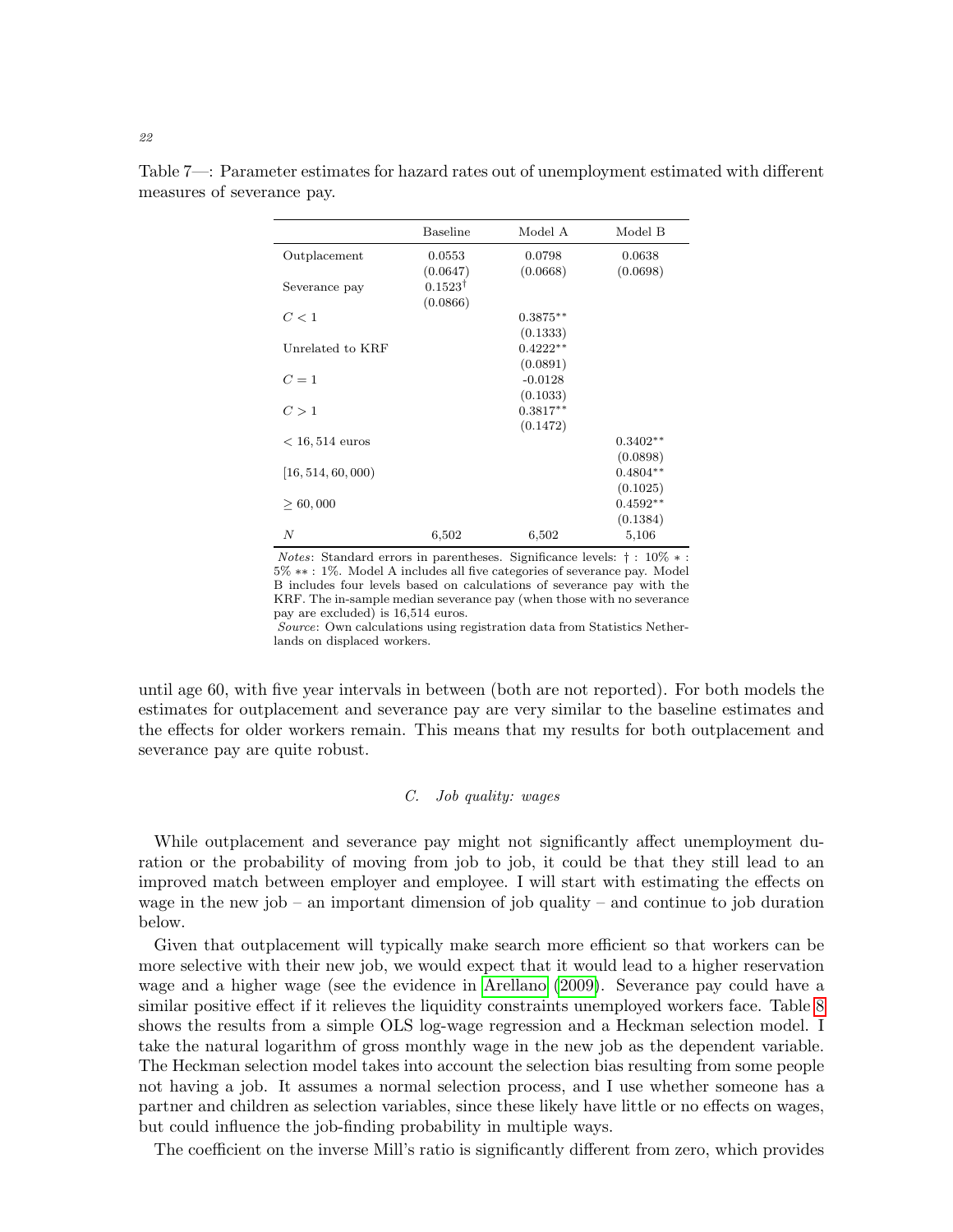evidence of selection on wages.<sup>[22](#page-22-0)</sup>

The OLS results suggest that both outplacement and severance pay don't affect wages. The Heckman results confirm this for outplacement, but indicate that the effect for severance pay seems to be a positive effect on the job finding probability and a negative effect on wages. The results for wage in the previous job in the Heckman model are in line with the OLS results, with a large positive effect on wage and a small negative effect on the job finding probability. This variable captures a large part of the unobserved characteristics, such as education or ability. The elasticity is high, around 0.65, indicating that, conditional upon other observed characteristics, if the previous wage was  $10\%$  higher, the current wage will be 6.5% higher.<sup>[23](#page-22-1)</sup>

The coefficient on "job to job" indicates the impact of having moved to another job without an intervening unemployment spell. This is another indicator of worker quality, because it is likely that those who directly moved to another job have different unobserved characteristics that will also affect their wages. And indeed, moving from job to job has a large significant impact on wage in the next job.[24](#page-22-2) Finally, the coefficients on age are also interesting. The OLS results suggest negative effects for older workers on wage, but the Heckman estimates suggest that this is mostly due to age having a large negative effect on the job finding probability. This is a clear case of selection: older workers find it more difficult to find a job, but once they find it, they are not paid any less. Tenure could be taken as an indicator of firm-specific human capital. As such, it should have a negative impact on wages and this is confirmed in both the OLS and Heckman results. As we already saw above, tenure negatively impacts the job-finding probability, possibly due to out-dated experience on the job market for those with longer tenure. But tenure also negatively affects wages, although the effect is small: a year more tenure translates into a 1% lower wage in the Heckman model.

I have also examined the effects, using the same Heckman model as before, for different age groups. I found significant positive effects of outplacement on wage for those younger than 35, where outplacement is associated with a 17% higher average wage in the new job.

## D. Job quality: employment stability

Another indication of job quality is employment duration. Since outplacement makes search more efficient, it could lead to a better match, which should lead to longer employment duration of the first job. Severance pay will have similar effects if it relieves liquidity constraints. I first estimate the probability of job loss within one year using a probit model with the same control variables as above. I found no significant effects of either outplacement or severance pay (not reported). However, a probit model ignores right-censored data and also doesn't include jobs shorter than 1 year. To get a better sense of the effects of outplacement and severance on job duration, we should use hazard rate models.

Table [9](#page-25-0) shows the estimates on the exit rate out of the first job. For this model, job duration was measured in months, rather than days. And, note that while the model is in other respects the same as the hazard model from Table [5,](#page-16-0) the interpretation of the coefficients is reversed, because we are now looking at the exit rate out of employment. The table shows that outplacement has a barely significant (at the 10% level) and small positive impact on the exit rate out of the first job. These estimates, together with the estimates on wage, suggest

<span id="page-22-0"></span> $22$ The coefficient on the inverse Mill's ratio is the covariance between the error terms of the selection and the wage equation and hence tests for independence of the two equations. In other words, it is equal to  $\sigma_{12}$  in equation [4.](#page-11-1)

<span id="page-22-1"></span><sup>23</sup>I calculate the effect for the Heckman model and take into account the small negative effect wage has on the probability of finding a job. See e.g. [Cameron and Trivedi](#page-27-7) [\(2005,](#page-27-7) 552) for the formulas for calculating the marginal effects while taking into account selection.

<span id="page-22-2"></span> $^{24}$ "Job to job" is not included in the selection equation of the Heckman model, because it almost perfectly predicts selection.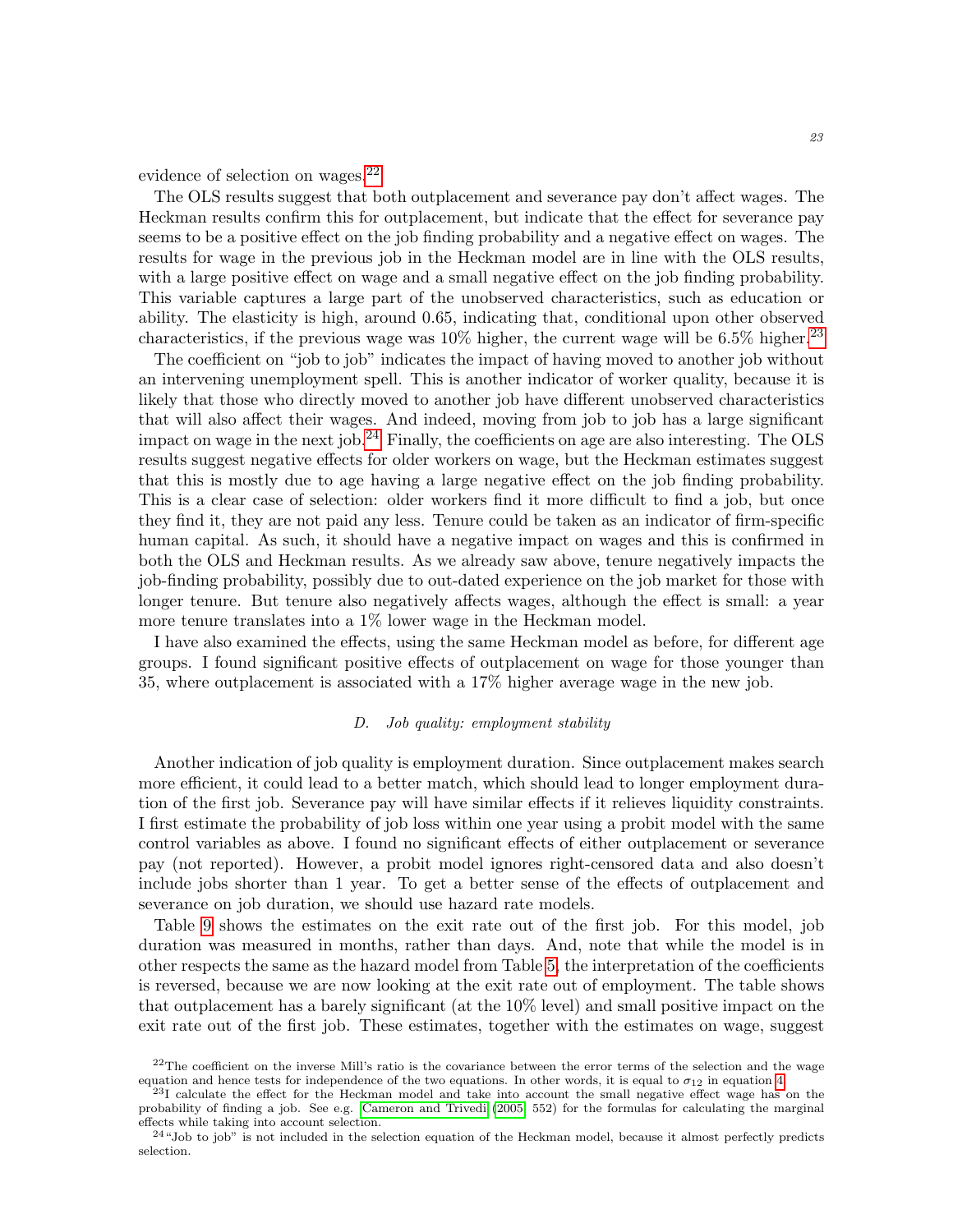<span id="page-23-0"></span>

|                                  | Log-wage regression<br>(OLS) | Heckman: wage<br>(conditional upon<br>finding a job) | Heckman: selection<br>(probability of finding<br>a job) |
|----------------------------------|------------------------------|------------------------------------------------------|---------------------------------------------------------|
| Outplacement                     | 0.0415                       | 0.0294                                               | 0.0586                                                  |
|                                  | (0.0294)                     | (0.0336)                                             | (0.0483)                                                |
| Severance pay                    | $-0.0411$                    | $-0.1104*$                                           | $0.2253**$                                              |
|                                  | (0.0428)                     | (0.0472)                                             | (0.0648)                                                |
| Individual characteristics       |                              |                                                      |                                                         |
| Age: $35 - 45$ years             | 0.0134                       | $0.0676^{\dagger}$                                   | $-0.3035**$                                             |
|                                  | (0.0284)                     | (0.0374)                                             | (0.0615)                                                |
| Age: $45 - 55$ years             | $-0.1120**$                  | 0.0835                                               | $-0.7403**$                                             |
|                                  | (0.0361)                     | (0.0598)                                             | (0.0630)                                                |
| Age: $\geq$ 55 years             | $-0.7362**$                  | 0.2445                                               | $-1.9767**$                                             |
|                                  | (0.0698)                     | (0.2248)                                             | (0.0725)                                                |
| Job to job                       | $0.4978**$                   | $0.4958**$                                           |                                                         |
|                                  | (0.0203)                     | (0.0246)                                             |                                                         |
| $ln(wage)$ in previous job       | $0.6551**$                   | $0.6803**$                                           | $-0.0728*$                                              |
|                                  | (0.0248)                     | (0.0214)                                             | (0.0355)                                                |
| Tenure (months) $/10$            | $-0.0094**$                  | $-0.0056**$                                          | $-0.0086**$                                             |
|                                  | (0.0016)                     | (0.0017)                                             | (0.0018)                                                |
| Female                           | $-0.2194**$                  | $-0.1494**$                                          | $-0.2214**$                                             |
|                                  | (0.0277)                     | (0.0327)                                             | (0.0457)                                                |
| Partner                          | 0.0111                       |                                                      | $-0.0419$                                               |
|                                  | (0.0286)                     |                                                      | (0.0478)                                                |
| Children                         | $-0.0068$                    |                                                      | $0.2062**$                                              |
|                                  | (0.0253)                     |                                                      | (0.0402)                                                |
| Dutch                            | $0.1351**$                   | $0.0657^{\dagger}$                                   | $0.2341**$                                              |
|                                  | (0.0313)                     | (0.0358)                                             | (0.0468)                                                |
| Constant                         | $2.1137**$                   | $2.2294**$                                           | $1.5061**$                                              |
|                                  | (0.2073)                     | (0.1892)                                             | (0.3165)                                                |
| Inverse Mill's ratio $(\lambda)$ |                              |                                                      | $-1.0610**$                                             |
|                                  |                              |                                                      | (0.2338)                                                |
| $\cal N$                         | 7,043                        | 8,751                                                | 8,751                                                   |

Table 8—: Parameter estimates for wage in first new job.

Notes: Robust standard errors in parentheses. Controls for year and quarter of inflow into unemployment, sector and firm size of old job are included. Omitted categories:  $Age:$  < 35 years. Significance levels:  $\dagger$ : 10% ∗ : 5% ∗∗ : 1%.

Source: Own calculations using registration data from Statistics Netherlands on displaced workers.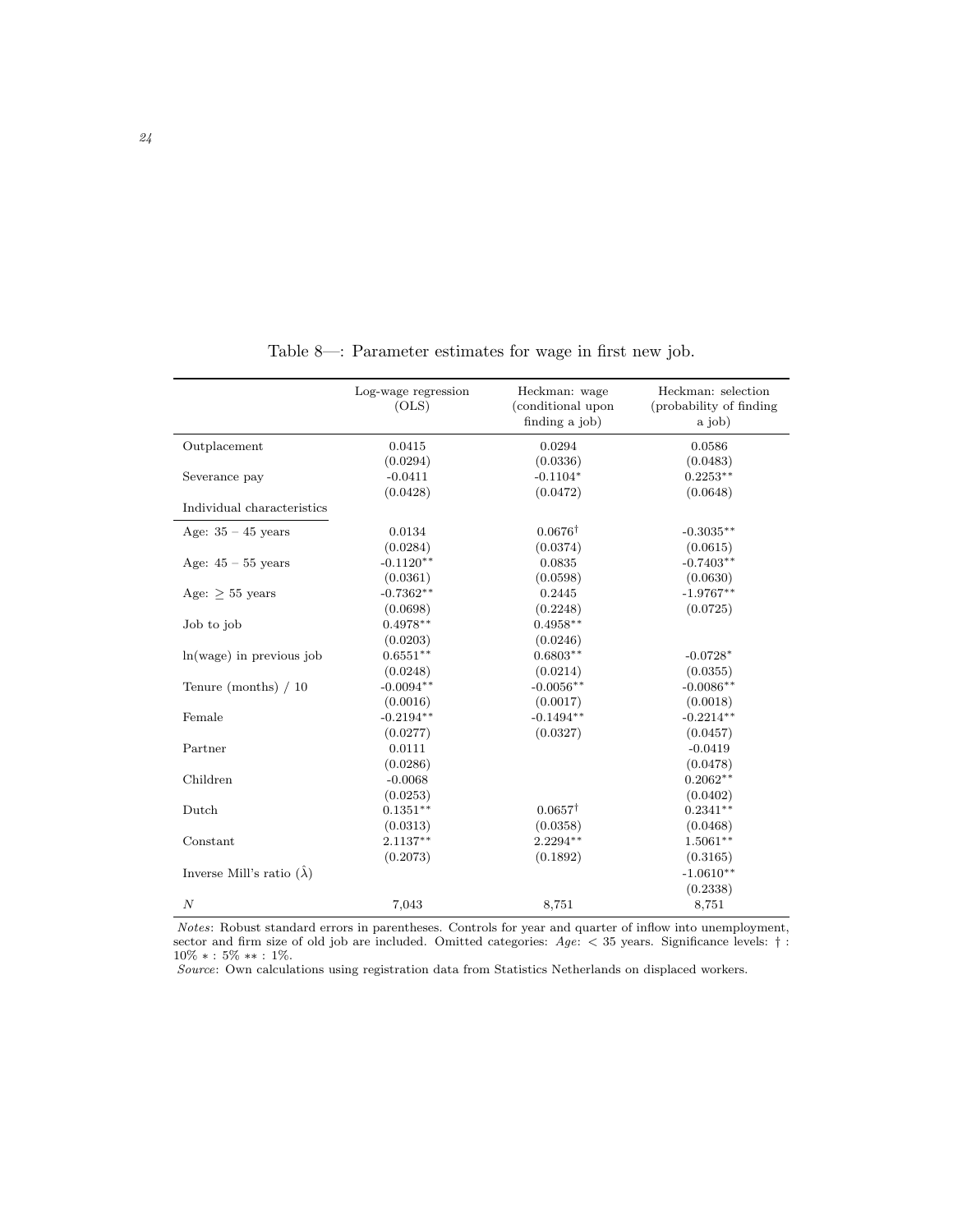that outplacement doesn't seem to affect the quality of the job or the match. Severance pay has no effect on the hazard rate.

There seems to be some evidence of duration dependence, because the hazard rate significantly declines after the first year. This indicates that job separations are most likely in the first year, especially the first few months. There could be at least two reasons for this. First, employers generally give new employees a trial period of one or a few months, during which they can easily fire them. Second, and probably more important, many workers take temporary jobs. Personal characteristics have the expected signs. The two indicators of worker quality, wage in the previous job and whether someone moved directly from job to job, have significant negative effect on the exit rate, particularly large for the "job to job" variable. On the other hand, with each successive age group the exit rate increases significantly relative to younger age groups. There could be at least two explanations for this. First, older workers find it much harder to find a good match on the labor market. Second, older workers only need to work a short time period until (early) retirement, although this really only holds for workers older than 55 years. Finally, having dependents, in the form of children and possibly a partner, has a significantly negative effect on the exit rate. I have repeated the analysis with the MPH model for different age groups, but found no heterogeneous effects.

## V. Conclusions

<span id="page-24-0"></span>Both outplacement and severance pay are important instruments in the social plans that workers are offered when they are involved in mass layoffs with large firms. However, there has been little research on the effects of these instruments on unemployment duration and subsequent job quality. I find that both outplacement and severance pay are not associated with a higher probability of moving from job to job or a shorter unemployment spell, except for older workers. For severance pay I find that it is associated with a slightly higher exit rate out of unemployment, which likely indicates a selection effect.

Aside from job search, outplacement and severance pay could also influence job quality. I found little evidence for this however. Outplacement has no average effect on wages, although for those younger than 35 it seems to be effective. Severance pay has a small negative effect on wages. There is no effect of either severance pay or outplacement on the duration of the first job.

To recap, I find very little evidence of an average effect of outplacement on the labor market prospects of those who receive an offer when they are laid off. However, I do find some heterogeneous effects of outplacement. Older workers seem to benefit in terms of an increased chance of finding a job, whereas younger workers benefit in the form of higher wages.

Note that selection effects can't be ruled out, since especially older workers also benefit significantly from receiving severance pay. It must be kept in mind that for outplacement I estimate the effect of the offer of outplacement – the intention to treat – which means that I likely underestimate the actual effect, although it is unclear by how much. Nevertheless, my findings for outplacement are in line with many of the findings on ALMP, where most studies find small positive or zero effects of policies in many ways similar to outplacement. In addition, [Van den Berg and Van der Klaauw](#page-29-0) [\(2006\)](#page-29-0) also find that the effect of counseling is most effective for older workers, whereas they find no effects for younger workers. My results for severance pay stand in contrast to the literature, but this is likely due to selection effects.

My findings also provide evidence of some overall trends in the labor market. Older workers typically find it much harder to find a job than younger workers, although part of this could be due to early retirement by older workers or longer unemployment benefits. Attempts to include this failed due to lack of good data on early retirement schemes.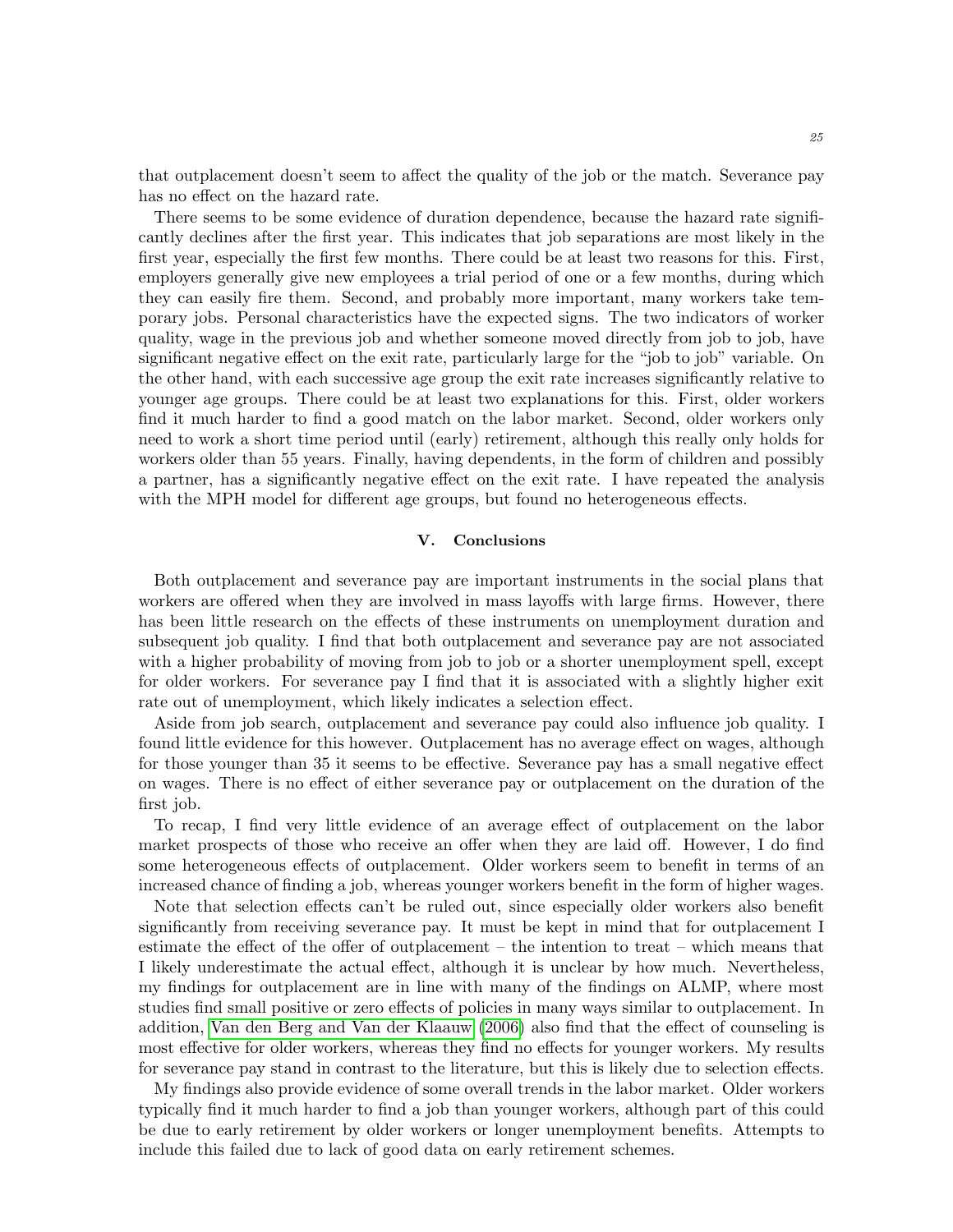<span id="page-25-0"></span>

|                            | Proportional Hazard | Mixed Proportional Hazard |
|----------------------------|---------------------|---------------------------|
| Outplacement               | $0.1014^{\dagger}$  | $0.1199^{\dagger}$        |
|                            | (0.0557)            | (0.0660)                  |
| Severance pay              | 0.0293              | 0.0743                    |
|                            | (0.0696)            | (0.0864)                  |
| Individual characteristics |                     |                           |
| Age: $35 - 45$ years       | $0.1795**$          | $0.2431**$                |
|                            | (0.0572)            | (0.0694)                  |
| Age: $45 - 55$ years       | $0.5562**$          | $0.6883**$                |
|                            | (0.0648)            | (0.0827)                  |
| Age: $\geq$ 55 years       | $1.1107**$          | $1.4416**$                |
|                            | (0.0909)            | (0.1390)                  |
| Job to job                 | $-0.6139**$         | $-0.7167**$               |
|                            | (0.0437)            | (0.0539)                  |
| ln(wage) in previous job   | $-0.3819**$         | $-0.5319**$               |
|                            | (0.0303)            | (0.0506)                  |
| Tenure (months) $/10$      | 0.0000              | $-0.0007$                 |
|                            | (0.0023)            | (0.0029)                  |
| Female                     | $-0.0046$           | $-0.0166$                 |
|                            | (0.0441)            | (0.0546)                  |
| Children                   | $-0.1356**$         | $-0.1857**$               |
|                            | (0.0432)            | (0.0540)                  |
| Partner                    | $-0.2158**$         | $-0.2805**$               |
|                            | (0.0479)            | (0.0615)                  |
| Dutch                      | $-0.3004**$         | $-0.3843**$               |
|                            | (0.0478)            | (0.0628)                  |
| Duration dependence        |                     |                           |
| Month 3                    | $-0.0177$           | $-0.0102$                 |
|                            | (0.1457)            | (0.1521)                  |
| Month 4                    | 0.0652              | 0.1092                    |
|                            | (0.1395)            | (0.1483)                  |
| Month 5                    | $-0.3447*$          | $-0.3190*$                |
|                            | (0.1522)            | (0.1614)                  |
| Month 6                    | $-0.3232*$          | $-0.2733^{\dagger}$       |
|                            | (0.1496)            | (0.1604)                  |
| Month $7-9$                | $-0.2144^{\dagger}$ | $-0.1140$                 |
|                            | (0.1206)            | (0.1306)                  |
| Month $10 - 12$            | $-0.3768**$         | $-0.2433^{\dagger}$       |
|                            | (0.1227)            | (0.1355)                  |
| Month $13 - 18$            | $-0.6382**$         | $-0.4385**$               |
|                            | (0.1129)            | (0.1290)                  |
| Month $25+$                | $-1.2303**$         | $-0.9328**$               |
|                            | (0.1113)            | (0.1400)                  |
| Constant                   | $-0.5231^{\dagger}$ | 0.6939                    |
|                            | (0.3089)            | (0.4553)                  |
| $\sigma^2$                 |                     | 0.6143                    |
|                            |                     | (0.1253)                  |
| $\cal N$                   | 7,043               | 7,043                     |
|                            |                     |                           |

Table 9—: Parameter estimates for hazard rate models on exit out of first job.

Notes: Standard errors in parentheses. Controls for year and quarter of inflow, sector and firm size are included. Omitted categories: *Duration*: Month 1 Age:  $<$  35 years. Significance levels: † : 10%  $*$  : 5%  $**$  : 1%. Source: Own calculations using registration data from Statistics Netherlands on displaced workers.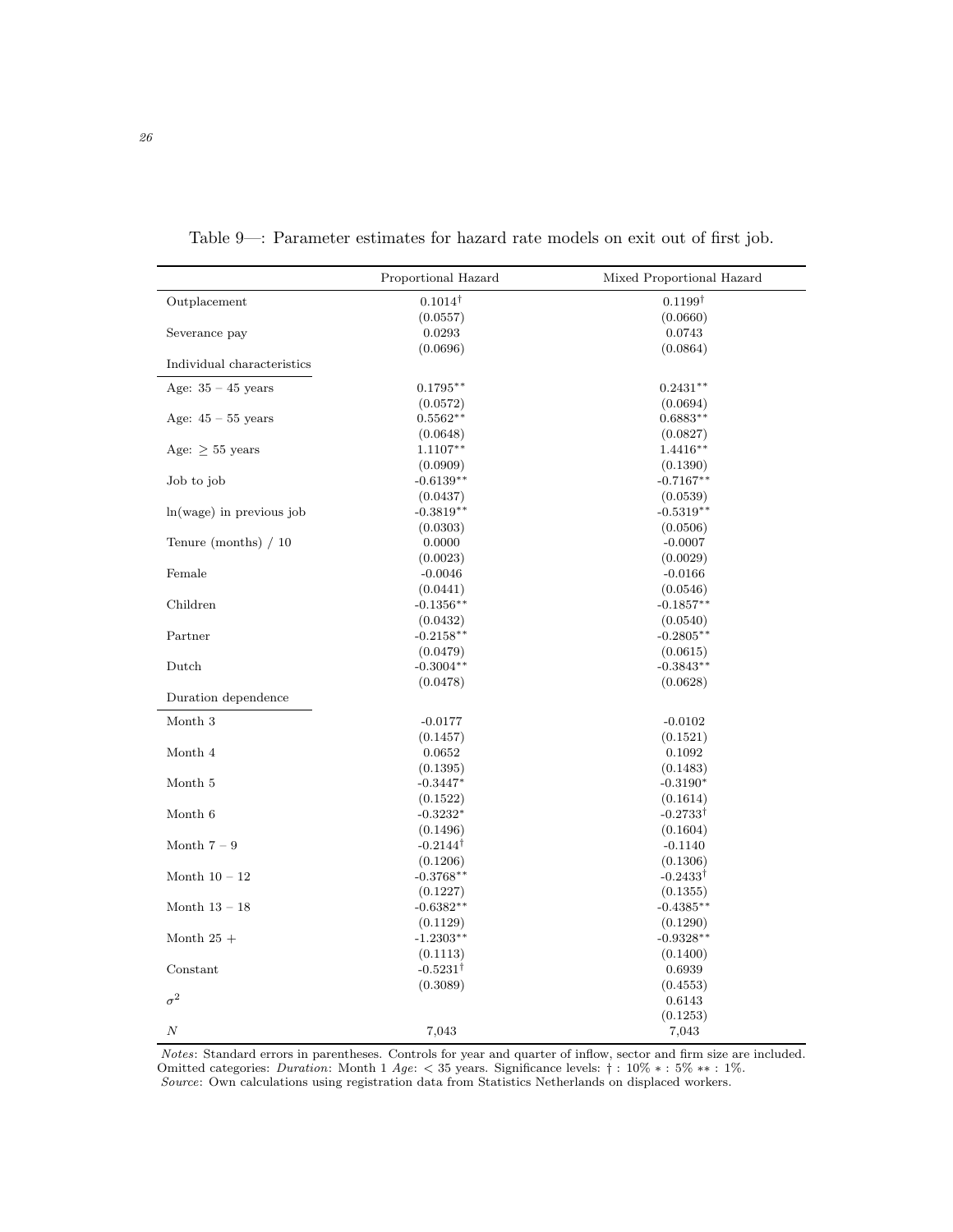A major limitation of my results is selection bias. First, my sample of firms is non-random, but since especially outplacement is typically only offered by larger firms, this might be a relatively small problem. Second, the effects of outplacement and severance on unemployment duration only hold for those people who actually experienced an unemployment spell and this group is likely to be different from those that directly move to another job. Third, workers who don't receive severance pay are very different from those who do receive severance pay: they are younger, earn much less and more likely to work in sectors that require less education, such as retail. For outplacement the heterogeneity isn't quite as substantial, but still exists, where those who don't receive outplacement earn less and work in different sectors than those who do receive outplacement. While I control for most of these factors, such as sector and wage, they could be related to unobserved characteristics which will bias my results. If those who don't receive severance pay or outplacement have worse prospects than those who do, my results are an overestimation of the actual effect. The evidence suggests that this is particularly the case for severance pay, where I find significant positive effects for those who do receive it on most dependent variables, whereas theory and previous studies suggest it should either have no or negative effects.

## POLICY IMPLICATIONS

Partly in response to the crisis and growing unemployment rates, we have seen recent policy discussions on what to do with the relatively large sums of severance pay people receive and the low job finding chances of some groups of workers, such as elderly workers. The Sociaal Akkoord, recently agreed upon between the government and social partners, proposes to replace severance pay with a so-called "transition budget". This budget would be used to help people transit to another job, through services such as outplacement, or, if they require it, retraining. My results are relevant for this discussion. They suggest that older workers find it much harder to find a job, and that outplacement can be effective for them, both in reducing unemployment durations and increasing direct job to job transitions. For younger workers I find no effects of outplacement on their job finding probability, which is not surprising given that they typically find a job quite easily (almost 75% of those younger than 35 are estimated to have a job within 6 months and for those between 35 and 55 this was still around 65%). However, I do find that outplacement is associated with higher wages, which suggests that outplacement agencies could be succesful in tailoring their programs to the needs of different people.

This suggests that a policy similar to the one in Belgium from 2007 – 2009 might be an improvement. In Belgium outplacement is mandatory for every laid off worker 45 years or older. It is however important to carefully study the experiences in Belgium. While the policy might have had some positive effects, its design seems flawed. The relatively low level of the fine for non-complying employers, together with increased competition and little quality control has led to a reduction in principe, and possibly also quality, of outplacement services. Such effects should be taken into account when considering a similar policy.

### Future research

This is one of the few studies examining the effects of outplacement and severance pay, and certainly the first doing so with data from social plans in the Netherlands. My results suggest many avenues for further research.

First and foremost, it is important to deal with selection bias. It is clear that those who receive severance pay or outplacement are selected non-random, so a different setup might be required. Simultaneous estimation of unemployment duration and subsequent wage combined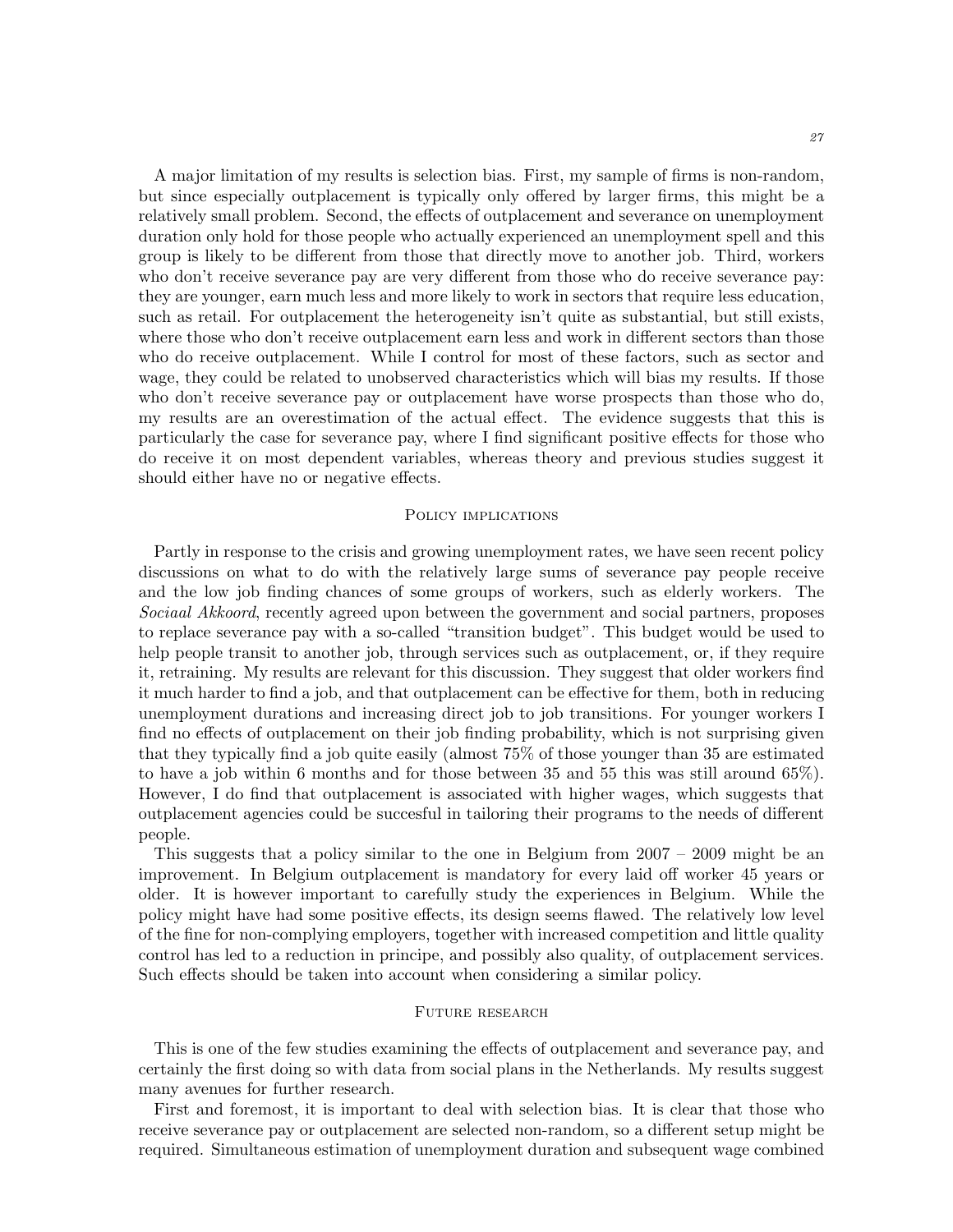with a flexible form for the unobserved heterogeneity parameters would be a way to capture (part of) the selection based on unobserved characteristics. In addition, to estimate a treatment effect rather than the intention to treat, we need a dataset where it is clear who used the offer of outplacement. It would be even better if we could use a proper (quasi-)experimental setup, but this would require some sort of discontinuity. Perhaps the recent policy discussions on cutting down severance pay and focusing more on job-to-job support will provide an opportunity to get a better sense of the causal effects of outplacement and severance pay.

Second, I find no effects from outplacement, except for older workers. This result suggests that younger workers found it relatively easy to find a job, so that outplacement support hardly matters, whereas for older workers finding a job was much harder, and support can be helpful. It would be interesting to see if these differences hold up with more recent data taking into account the recession, when the labor market for younger workers is much worse than it was in my study period from 2003 to 2007. It would also be interesting to examine whether this also holds for other workers who find it more difficult to find a job, such as workers in declining sectors.

Third, not every outplacement program is created equally and it could matter whether someone receives a very minimal program or a more extensive program. I haven't examined such differences, but they could be important drivers of effectiveness.

Finally, I don't observe some important variables, which could lead to an omitted variable bias. These include education, but also for how long people receive unemployment benefits. The effects are currently partly captured by such variables as age (for unemployment benefits) and wage (for education), biasing the results for these variables.

## References

- <span id="page-27-6"></span>Angrist, Joshua D., and Jörn-Steffen Pischke. 2008. Mostly Harmless Econometrics. Princeton University Press.
- <span id="page-27-0"></span>Arellano, Alfonso. 2007. "The Effect of Outplacement on Unemployment Duration in Spain." FEDEA Working Paper.
- <span id="page-27-1"></span>Arellano, Alfonso. 2009. "The effect of outplacement services on earning prospects of unemployed." EC Working Paper Series.
- <span id="page-27-2"></span>Black, Dan A., Jeffrey A. Smith, Mark C. Berger, and Brett J. Noel. 2003. "Is the Threat of Reemployment Services More Effective than the Services Themselves? Evidence from Random Assignment in the UI System." The American Economic Review, 93(4): pp. 1313–1327.
- <span id="page-27-4"></span>Boos, C., A. Nagelkerke, and T. Serail. 2001. "Sociale zekerheidsafspraken tussen werkgevers en werknemers."
- <span id="page-27-3"></span>Borghouts-van de Pas, Irmgardt W.C.M. 2012. Securing job-to-job transitions in the labour market. Wolf Legal Publishers.
- <span id="page-27-5"></span>Bosch, Nicole, and Bas ter Weel. 2013. "Labour-market outcomes of older workers in the Netherlands: Measuring job prospects using the occupational age structure." De Economist,  $161(2): 199 - 218.$
- <span id="page-27-7"></span>Cameron, A. Colin, and Pravin K. Trivedi. 2005. Microeconometrics: Methods and Applications. Cambridge University Press.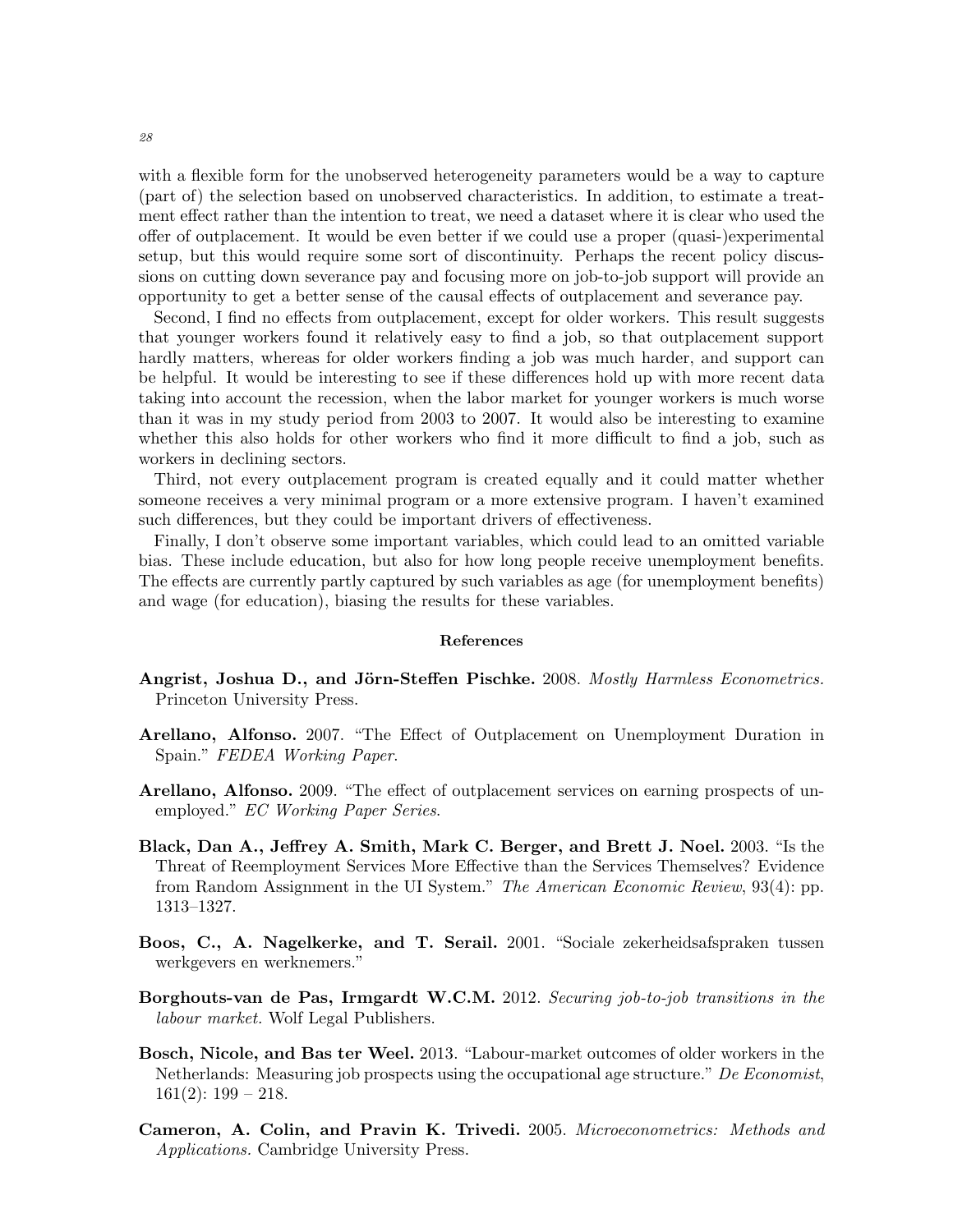- <span id="page-28-3"></span>Card, David, Jochen Kluve, and Andrea Weber. 2010. "Active Labour Market Policy Evaluations: A Meta-Analysis\*." The Economic Journal, 120(548): F452–F477.
- <span id="page-28-2"></span>Card, David, Raj Chetty, and Andrea Weber. 2007. "Cash-on-Hand and Competing Models of Intertemporal Behavior: New Evidence from the Labor Market." The Quarterly Journal of Economics, 122(4): 1511–1560.
- <span id="page-28-7"></span>De Cuyper, Peter, Anneleen Peeters, Debbie Sanders, Ludo Struyven, and Miet Lamberts. 2008. "Van werk naar werk: de markt van outplacement."
- <span id="page-28-12"></span>EIM. 2008. "Werk op maat: curatieve van werk naar werk activiteiten in de praktijk."
- <span id="page-28-11"></span>Gibbons, Robert, and Lawrence Katz. 1991. "Layoffs and Lemons." Journal of Labor Economics, 9(4): 351–380.
- <span id="page-28-6"></span>Graversen, Brian Krogh, and Jan C. van Ours. 2008. "How to help unemployed find jobs quickly: Experimental evidence from a mandatory activation program." Journal of Public Economics, 92(1011): 2020 – 2035.
- <span id="page-28-17"></span>Heckman, James J. 1979. "Sample Selection Bias as a Specification Error." Econometrica,  $47(1)$ : pp. 153-161.
- <span id="page-28-15"></span>Heckman, James J, Robert J LaLonde, and Jeffrey A Smith. 1999. "The economics and econometrics of active labor market programs." In . Vol. 3, 1865–2097. Elsevier.
- <span id="page-28-14"></span>Jacobsen, Louis S., Robert J. LaLonde, and Daniel G. Sullivan. 1993. "Earnings Losses of Displaced Workers." The American Economic Review, 83(4): 685–709.
- <span id="page-28-9"></span>Jacobs, Laura, and Peter De Cuyper. 2013. "Wat na collectief ontslag? Processen en effecten van outplacement in kaart gebracht." KU Leuven / HIVA.
- <span id="page-28-18"></span>Lancaster, Tony. 1979. "Econometric Methods for the Duration of Unemployment." Econometrica,  $47(4)$ : pp. 939–956.
- <span id="page-28-0"></span>OECD. 2013. "Employment Outlook 2013."
- <span id="page-28-8"></span>OVAL. 2012. "BrancheMonitor 2012 Samenvatting."
- <span id="page-28-10"></span>The Wall Street Journal. 2009. "Outplacement Firms Struggle to Do Job."
- <span id="page-28-4"></span>Thomsen, Stephan. 2009. "Job Search Assistance Programs in Europe: Evaluation Methods and Recent Empirical Findings." FEMM Working Paper No. 18.
- <span id="page-28-13"></span>Tros, Frank H., C.W.G. Rayer, and E. Verhulp. 2005. "Flexibiliteit en zekerheid in sociale plannen. Naar meer activering?" SMA, 60(11/12): 528–538.
- <span id="page-28-5"></span>Uusitalo, Roope, and Jouko Verho. 2010. "The effect of unemployment benefits on reemployment rates: Evidence from the Finnish unemployment insurance reform." Labour Economics,  $17(4)$ :  $643 - 654$ .
- <span id="page-28-1"></span>Van den Berg, Gerard J. 1994. "The Effects of Changes of the Job Offer Arrival Rate on the Duration of Unemployment." Journal of Labor Economics, 12(3): pp. 478–498.
- <span id="page-28-16"></span>Van den Berg, Gerard J. 2001. "Chapter 55 Duration models: specification, identification and multiple durations." In Handbook of econometrics. Vol. 5 of Handbook of Econometrics, , ed. J.J. Heckman and E. Leamer, 3381 – 3460. Elsevier.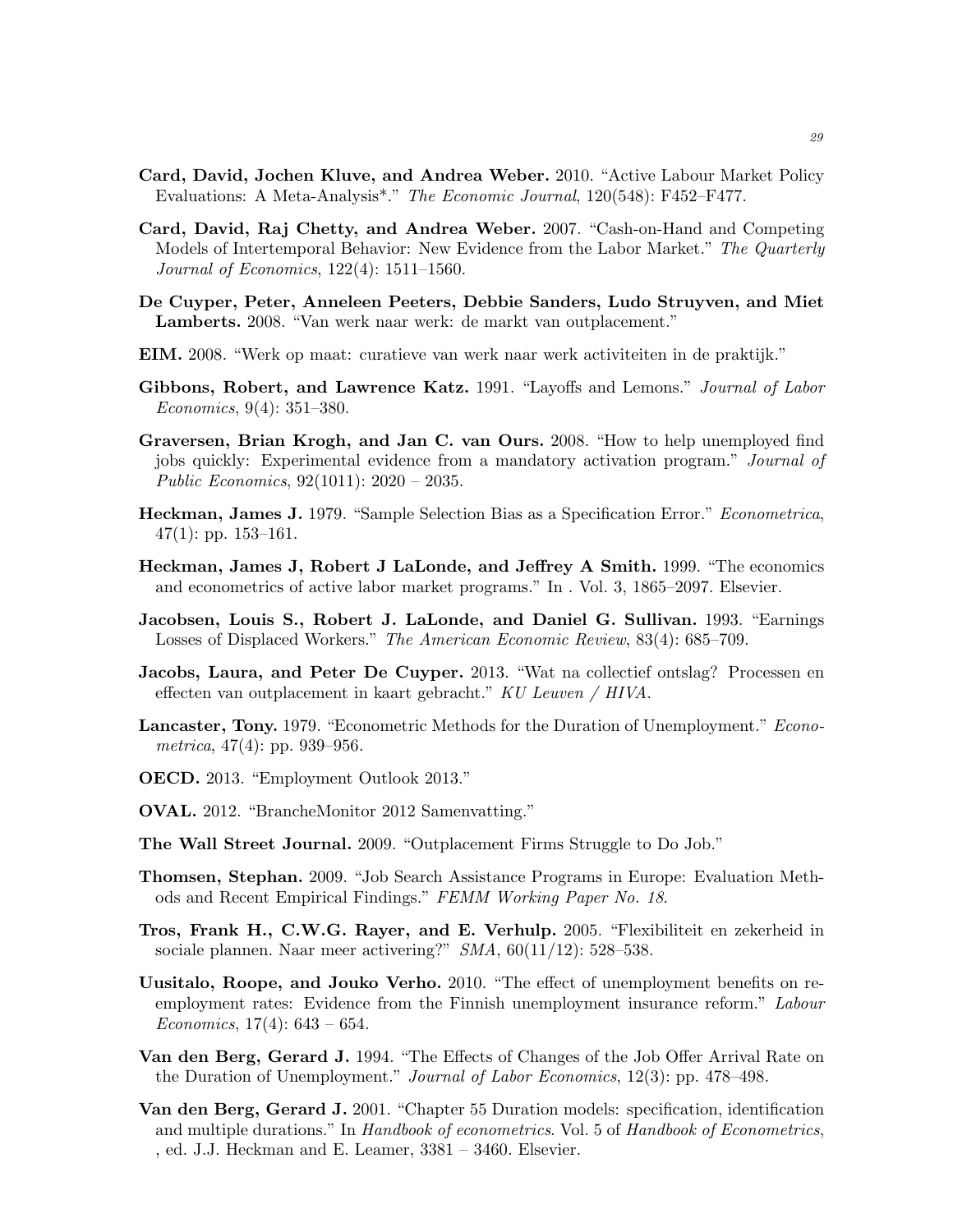- <span id="page-29-0"></span>Van den Berg, Gerard J., and Bas Van der Klaauw. 2006. "Counseling and Monitoring of Unemployed Workers: Theory and Evidence from a Controlled Social Experiment." International Economic Review, 47(3): 895–936.
- <span id="page-29-2"></span>Van Gaalen, Ruben. 2012. "Latere baankansen voor ontslagen jongeren." Economische Statistische Berichten, 97: 202–4.
- <span id="page-29-1"></span>Winter-Ebmer, Rudolf. 2001. "Evaluating an Innovative Redundancy-Retraining Project: The Austrian Steel Foundation." IZA Discussion Paper No. 297.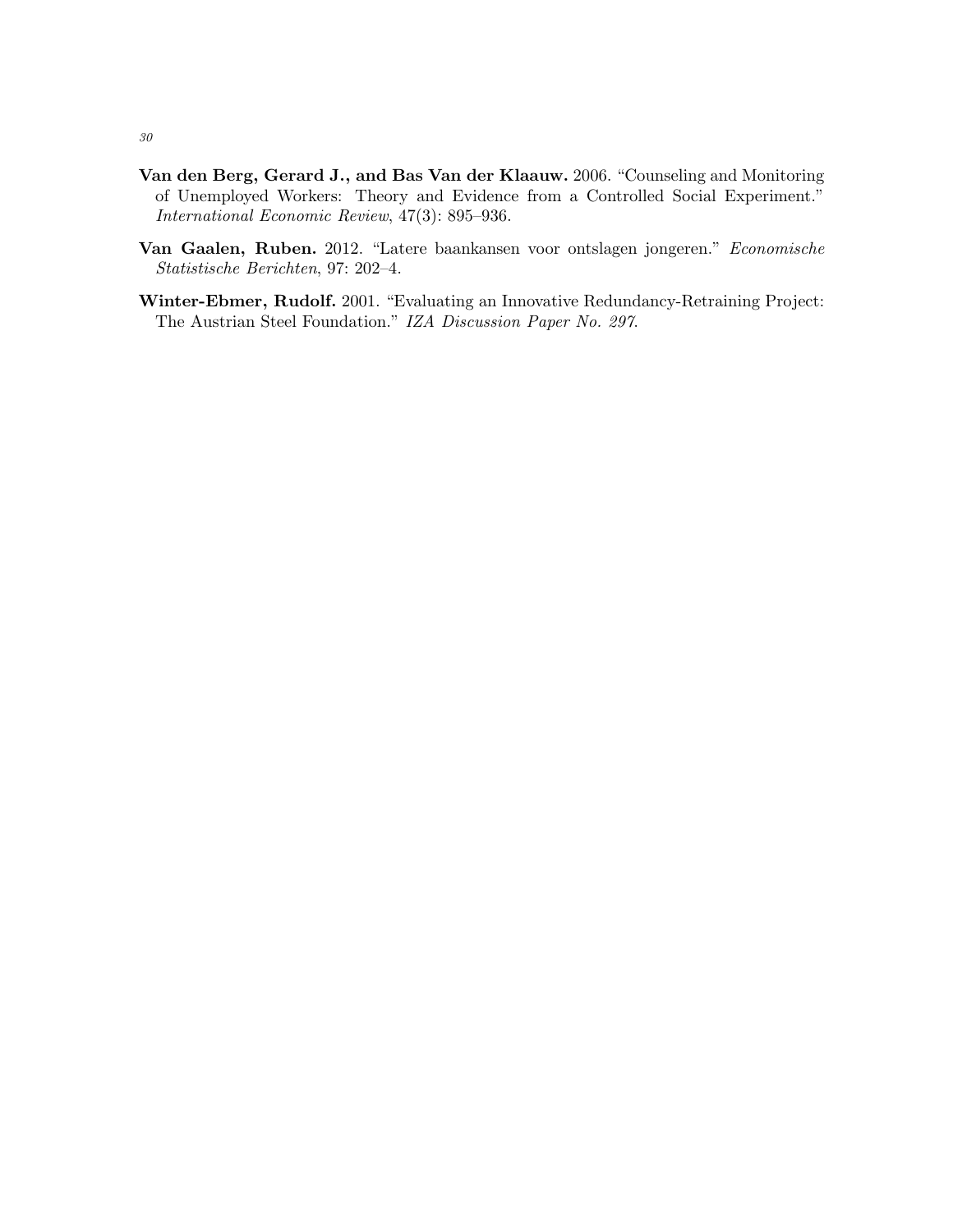# Appendix

<span id="page-30-0"></span>A1. Full estimation results individual effects